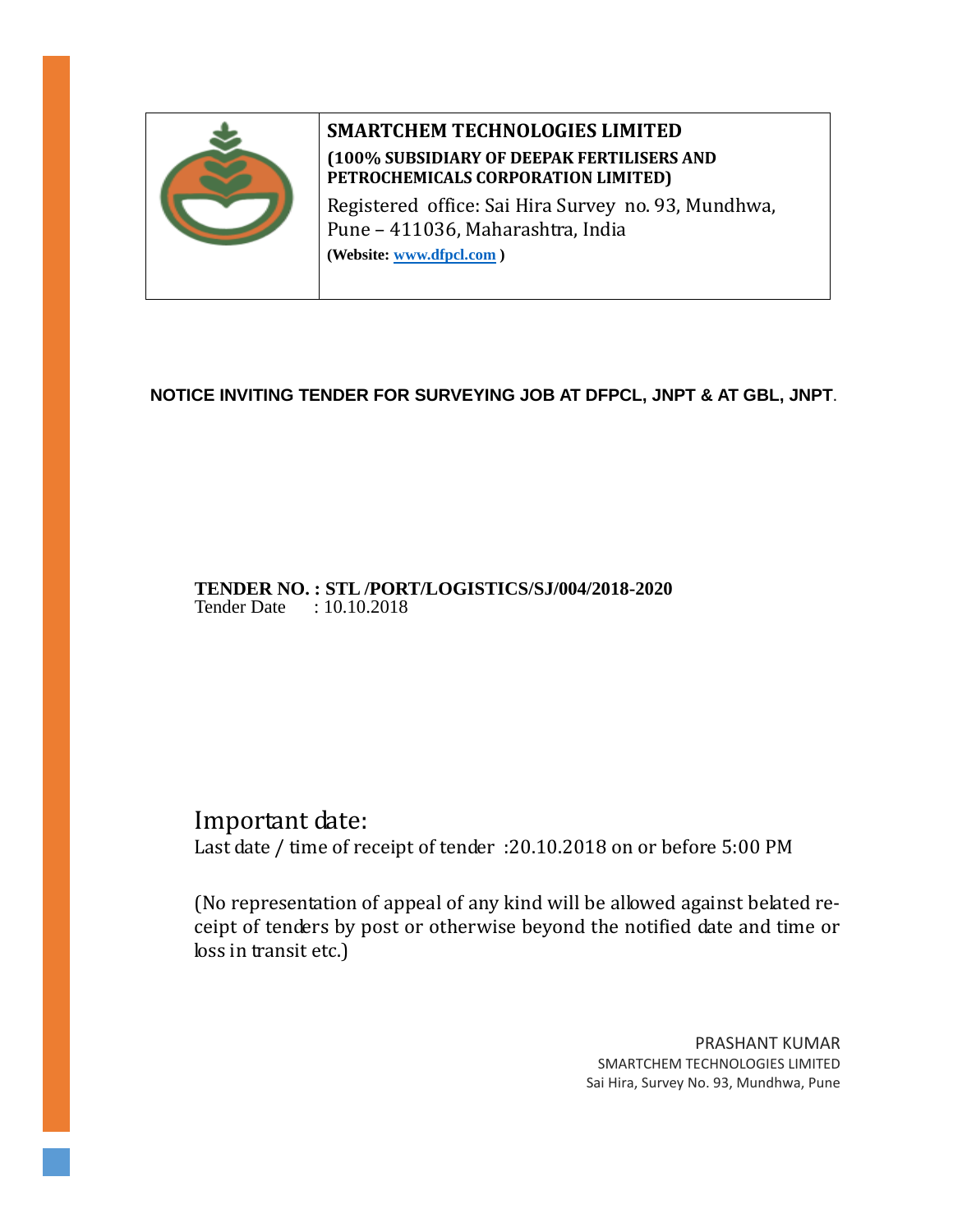#### **Smartchem Technologies Limited (STL) 100% Subsidiary of Deepak Fertilisers And Petrochemicals Corporation Limited.** Registered Office - Sai Hira, Survey No. 93, Mundhwa, Pune 411036. Maharashtra, India. Phone No.020 – 6645 8000

#### **NOTICE INVITING TECHNO-COMMERCIAL TENDER**

#### **Ref. No.: STL /PORT/LOGISTICS/SJ/004/2018-2020**

\_\_\_\_\_\_\_\_\_\_\_

**Date: Oct 10, 2018**

### **Subject: NOTICE INVITING TENDER FOR SURVEYING JOB FOR IMPORTS OF RAW MATERIAL AT DFPCL TERMINAL, JNPT & AT GANESH BENZOPLAST LTD TERMINAL (GBL), JNPT.**

This is a notice inviting Tender (NIT) for executing surveying Job for imports of raw material at DFPCL Terminal, JNPT and at GBL (Ganesh Benzoplast Limited) Terminal, JNPT. The volume of cargo will be upto/ approx. 13,00,000.00 MT for two years.

Technically acceptable Surevyor against this tender shall be enlisted in our pre-qualified list of Surveyor's for doing survey as per scope at DFPCL Terminal, JNPT & GBL Terminal, JNPT. The contract would be finalized by online reverse auction / direct negotiation procedure.

Pre-qualification form, eligibility criteria and the tender documents for this purpose are forwarded herewith (Ref. **Annexure A**). All Surveyor should undergo pre-qualification process. The Tenderer shall submit the following documents:

The Techno-commercial tenders, along with completely filled, signed & stamped documents super-scribing **"Tender for Surveying Job at DFPCL Terminal, JNPT & at GBL Terminal, JNPT** should reach to our Corp office, Pune on **20.10.18** before **17:00 hours**.

Technically eligible / prequalified Surveyor(s) would be informed and allowed to participate in the online closed bid followed by reverse auction/direct negotiation subject to payment of EMD and submission of declaration; as required.

#### **E reverse Auction:**

After submission of Stage I bid documents and online price bid E auction will be conducted. The E auction will be governed by the Business Rules for Reverse Auction as per enclosed pages in Stage I bidding.

Technically acceptable Tenderers against the tender can only participate in further process.

The Tenderers who do not fulfill all or any of the conditions laid down in the tender document are liable to be ignored at the sole discretion of STL. STL also reserves the right to reject any/all the offers without assigning any reason thereof.

The date for **ONLINE AUCTION REVERSE AUCTION / NEGOTIATION** will be intimated to you at the earliest.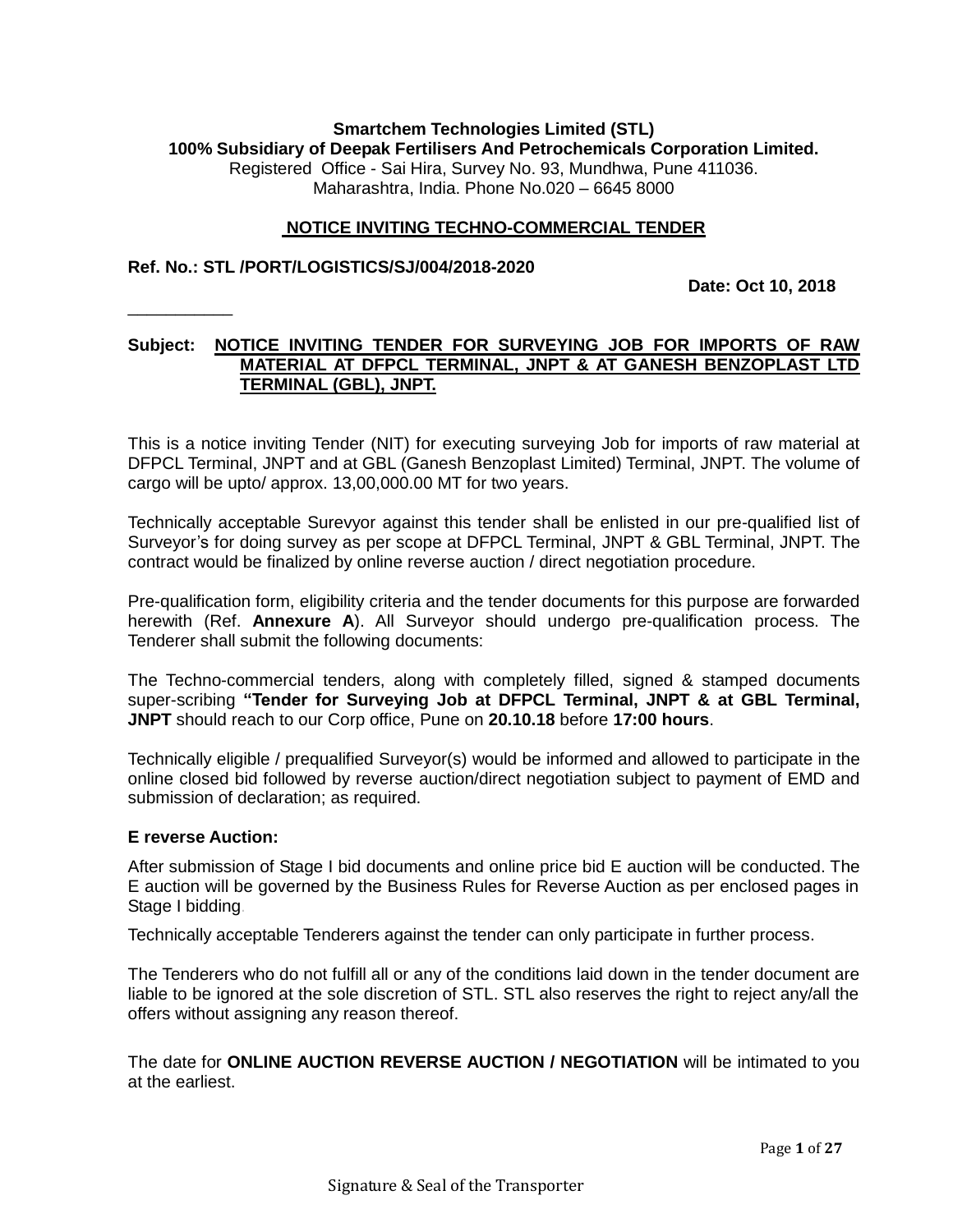Kindly note that management has the right for direct negotiation with the selected vendor in case of non-execution of Reverse auction**.**

The Surveyors who do not fulfill all or any of the conditions laid down in the NIT are liable to be disqualified at the sole discretion of STL. STL also reserves the right to reject any/all the offers without assigning any reason thereof.

Canvassing in any connection with the tender in any form is strictly prohibited. Tenders submitted by party who resort to canvassing will be liable for rejection and forfeiture of EMD.

The Tenderers are advised to read carefully all the terms and conditions of the tender document which will form part of the contract.

If the Tenderers give wrong information deliberately to create conditions for acceptance of the tender, the DFPCL reserves the right to reject such tenders without assigning any reason.

Thanking you,

Yours faithfully, For Smartchem Technologies Limited Asst General Manager (Commercial)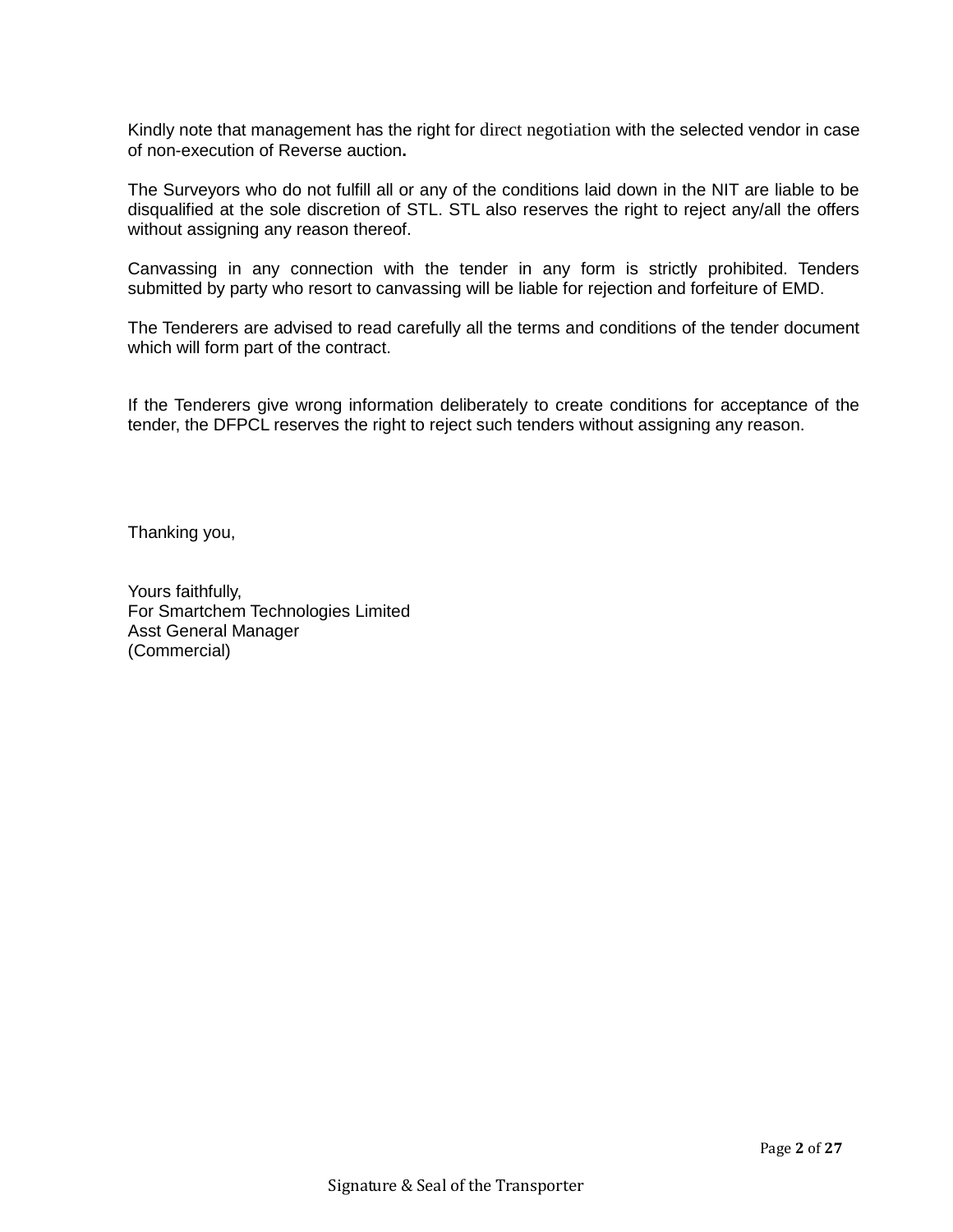### **Tender No: STL /PORT/LOGISTICS/SJ/004/2018-2020**

#### **Date: Oct 10, 2018**

### **TENDER FOR SURVEYING JOB AT DFPCL TERMINAL, JNPT & AT GBL TERMINAL, JNPT.**

| 1. Closing date & time                      |   | 20/10/2018; 17:00 Hours                                                                                                                                     |
|---------------------------------------------|---|-------------------------------------------------------------------------------------------------------------------------------------------------------------|
| 2. Tenders to be submitted to               | ÷ | Prashant kumar<br>Smartchem Technologies Limited<br>Sai Hira, Survey no. 93,<br>Mundhwa, Pune -411036                                                       |
| 3. a. Electronic submission                 |   | Due to paucity of time filled tender<br>documents along with commercial offer<br>(scan copy) can be submitted via email on id<br>"prashant.kumar@dfpcl.com" |
| 3. b. Place of receipt and opening of bids: |   | Smartchem Technologies Limited<br>Sai Hira, Survey no. 93,<br>Mundhwa, Pune -411036.                                                                        |

Bids received after the closing date and time will not be considered, however it will be the sole discretion of STL management to extend the time & accept the bids after the last date.

In case of any clarification regarding this tender document, you may contact any one of the following officials:

| Name     | : Arvind Giri                    | Name     | : Prashant Kumar               |
|----------|----------------------------------|----------|--------------------------------|
|          | Designation: Sr. GM-(Commercial) |          | Designation : AGM (Commercial) |
|          | Contact No.: 020-6645 8200 /     |          | Contact No. : 020-6645 8137    |
|          | 9923491720                       |          | 8805305840                     |
| Email id | : $arvind.$ giri@dfpcl.com       | Email id | Prashant.kumar@dfpcl.com       |

Each tender document should be accompanied by Earnest Money Deposit in the form of Demand Draft/ Bank Guarantee for Rs. 50,000/- drawn in favour of Smartchem Technologies Ltd. payable at Pune. To the unsuccessful bidders the same will refunded at earliest.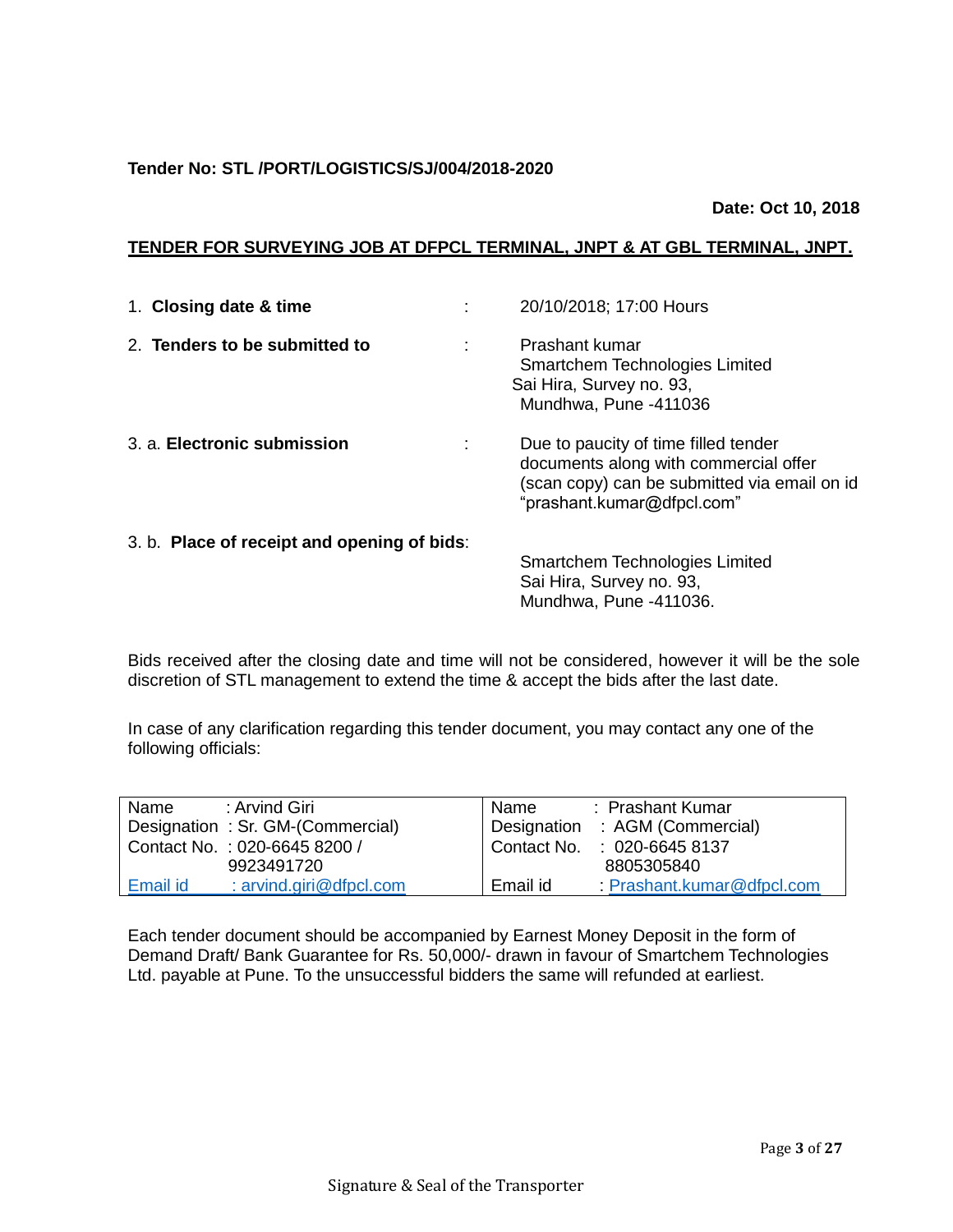### **Scope of Work, Terms & Conditions**:

#### 4 **Scope of Work:**

#### **PART – A : SURVEY AT DFPCL Terminal, JNPT**

#### **A. On-Board Continuous Supervision:**

- 1. To carry out ullages / soundings of ship's tanks, measure vessel's cargo tanks on arrival to ascertain the quantity on board the vessel on arrival at the Discharge Port prior to commencement of discharge.
- 2. To draw samples from each compartment of the vessel tank and prepare representative samples of the consignment brought by the vessel. Visual appearance of samples to be checked and should there be any aberration, STL personnel to be informed. Samples will be retained for a period of seven (7) days under custody of surveyor until further instructions from STL.
- 3. To collect the Load Port sealed samples from the vessel.
- 4. To continuously supervise discharge operations from ship to shore tank and maintain Time-Log.
- 5. To supervise receiving operation at shore tank.
- 6. Inspect all the compartments of vessel storage tanks for emptiness or gauge the oil level to determine the quantity remaining on board the vessel.
- 7. Inspect vessel's cargo tanks on completion of discharge and issue an Empty Tank / ROB certificate as appropriate.
- 8. Gauge the shore tank to ascertain receipt quantity and seal shore tank on completion of discharge.
- 9. In case of shortages, Lodge Protest Letter to Master of Vessel / Relevant Authorities to protect the interest of Consignee (STL).
- 10. Issue Notice to GBL / Terminal Head, in case of shortages / deficiencies observed due to the negligence of GBL, if any, to protect the interest of STL.
- 11. Despatch two (2) nos. of representative Shore Tank samples, two (2) nos. of representative Ship Tank samples from all compartments, and two (2) nos. Load-Port samples (all samples shall be duly labelled and sealed) to the Processing Unit of STL at Taloja.
- 12. Mail the Arrival / Berthing details of the vessel and update status of the vessel everyday by 10:00 hours to all concerned officials of STL.
- 13. On confirmation of vessel's berthing program and during discharge of cargo from the vessel, all the concerned officials shall be kept informed about the status of the vessel / discharge status by SMS / Whatsapp every 4 hrs.
- 14. Ascertain final shore out-turn quantity after allowing appropriate settling time.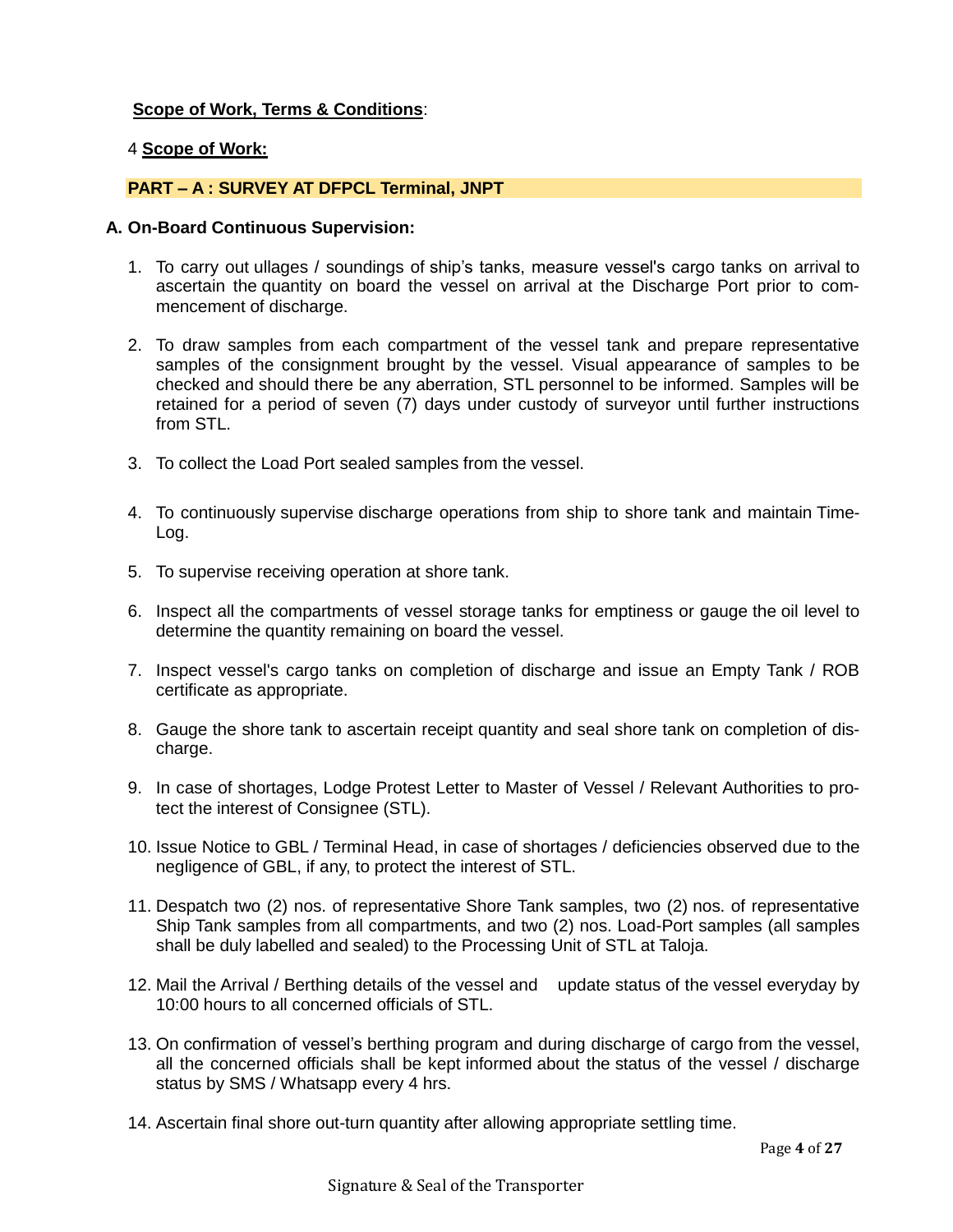- 15. In case of discharge through road tankers, we will inspect road tanker towards cleanliness to load the nominated cargo and attend to the weighing at weighbridge nearer to the port.
- 16. To sign statement of facts prepare by chief officer during this period, if required, for any deviation found.
- 17. To prepare the survey report and submit DFPCL immediately upon completion of discharge.

#### **B. At Shore-Tank Continuous Supervision:**

- 1. To inspect the shore tank and pipeline for its cleanliness on presentation of the same by the installation, and issue "Certificate of Fitness" to both STL and GBL before use of the said Tank / Pipeline.
- 2. To gauge the Shore Tank with GBL Officials / STL Officials, for previous cargo in the tank and ascertain the quantity in the tank, prior to berthing of the vessel & record the same with surveyor.
- 3. To seal all outlet valves up to pump room of the tanks and pipelines, and relevant records shall be maintained by surveyor and these records will be verified by STL.
- 4. To draw initial samples from the pipelines during discharge and to inspect the samples visually for the quality. To gauge the working tank every two (2) hours to determine the quantity received and the discharge rate and keep appropriate records to be verified by relevant personnel.
- 5. To witness the pigging operation of jetty pipeline, and pipeline connected to GBL terminal on completion of discharge of the vessel, to ensure its emptiness.
- 6. To gauge the Shore Tank on completion of discharge and to determine the provisional receipt from the vessel.
- 7. To compare the Shore Tank Receipt with Vessel Discharged quantity at regular intervals, and on completion of discharge to ensure that there is no abnormal variation.
- 8. To inspect the tank and pipeline at regular intervals to ensure no leakages.
- 9. Final gauging of shore tank with authorized GBL / STL representative and the Surveyor to determine the Shore-Tank receipt based on the tank calibration and observed density.
- 10. To draw samples from GBL Shore-tank at the time of final gauging to determine the density and analysis for all recommended parameters.
- 11. To mail the out-turn details to STL after due sign-off by GBL representative.

### **C. DOCUMENTATION**

- 1. To prepare and issue necessary survey documents by surveyor who boarded the vessel, on the discharge operation during attendance at ship and shore end.
- 2. Issue daily update on the progress of operation.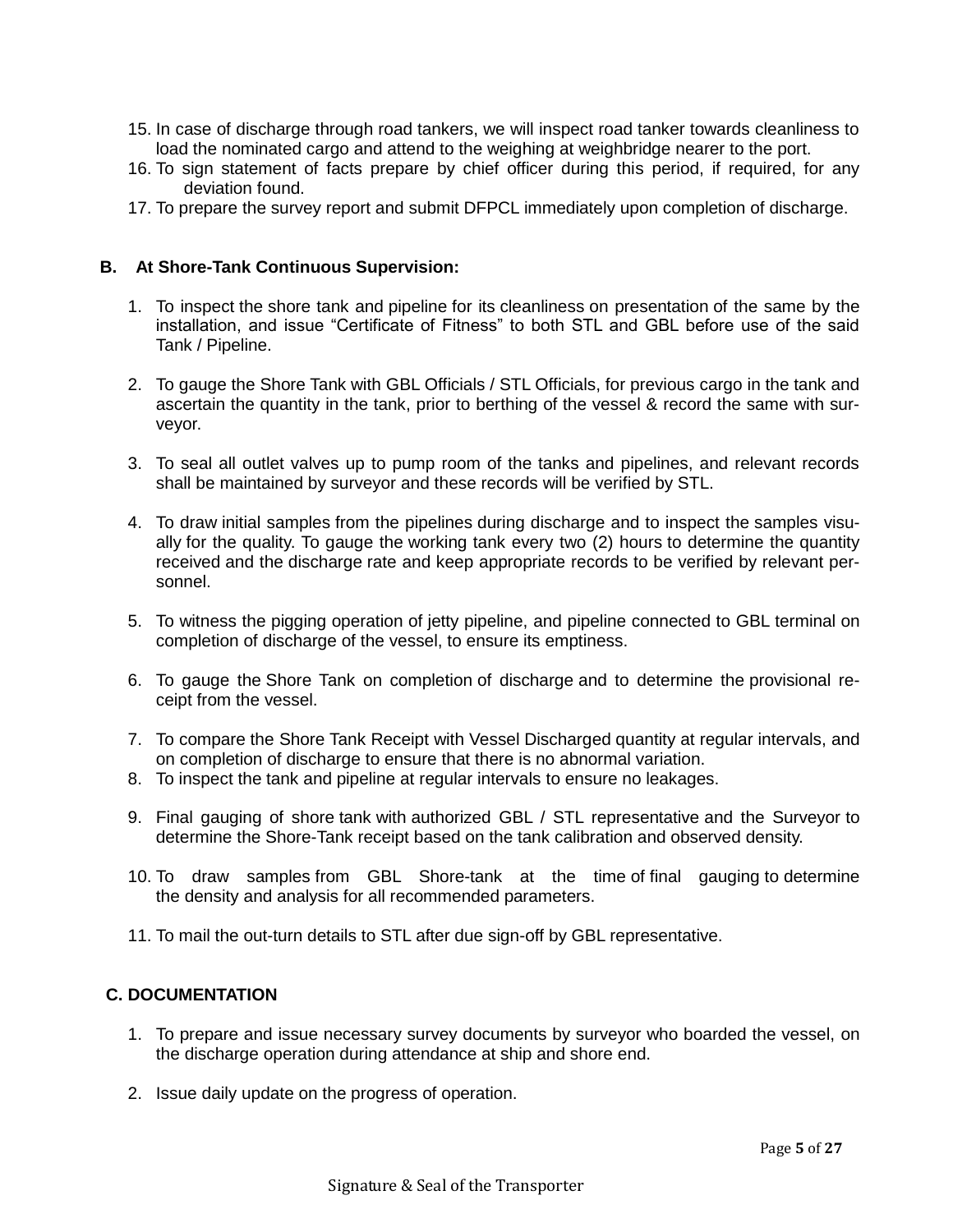3. Issue discharge supervision report with relevant documents.

#### **PART – B : SURVEY AT GBL Terminal, JNPT**

#### **A. On-Board Continuous Supervision:**

- 1. To carry out ullages / soundings of ship's tanks, measure vessel's cargo tanks on arrival to ascertain the quantity on board the vessel on arrival at the Discharge Port prior to commencement of discharge.
- 2. To draw samples from each compartment of the vessel tank and prepare representative samples of the consignment brought by the vessel. Visual appearance of samples to be checked and should there be any aberration, STL personnel to be informed. Samples will be retained for a period of seven (7) days under custody of surveyor until further instructions from STL.
- 3. To collect the Load Port sealed samples from the vessel.
- 4. To continuously supervise discharge operations from ship to shore tank and maintain Time-Log.
- 5. To supervise receiving operation at shore tank.
- 6. Inspect all the compartments of vessel storage tanks for emptiness or gauge the oil level to determine the quantity remaining on board the vessel.
- 7. Inspect vessel's cargo tanks on completion of discharge and issue an Empty Tank / ROB certificate as appropriate.
- 8. Gauge the shore tank to ascertain receipt quantity and seal shore tank on completion of discharge.
- 9. In case of shortages, Lodge Protest Letter to Master of Vessel / Relevant Authorities to protect the interest of Consignee (STL).
- 10. Issue Notice to GBL / Terminal Head, in case of shortages / deficiencies observed due to the negligence of GBL, if any, to protect the interest of STL.
- 11. Despatch two (2) nos. of representative Shore Tank samples, two (2) nos. of representative Ship Tank samples from all compartments, and two (2) nos. Load-Port samples (all samples shall be duly labelled and sealed) to the Processing Unit of STL at Taloja.
- 12. Mail the Arrival / Berthing details of the vessel and update status of the vessel everyday by 10:00 hours to all concerned officials of STL.
- 13. On confirmation of vessel's berthing program and during discharge of cargo from the vessel, all the concerned officials shall be kept informed about the status of the vessel / discharge status by SMS / Whatsapp every 4 hrs.
- 14. Ascertain final shore out-turn quantity after allowing appropriate settling time.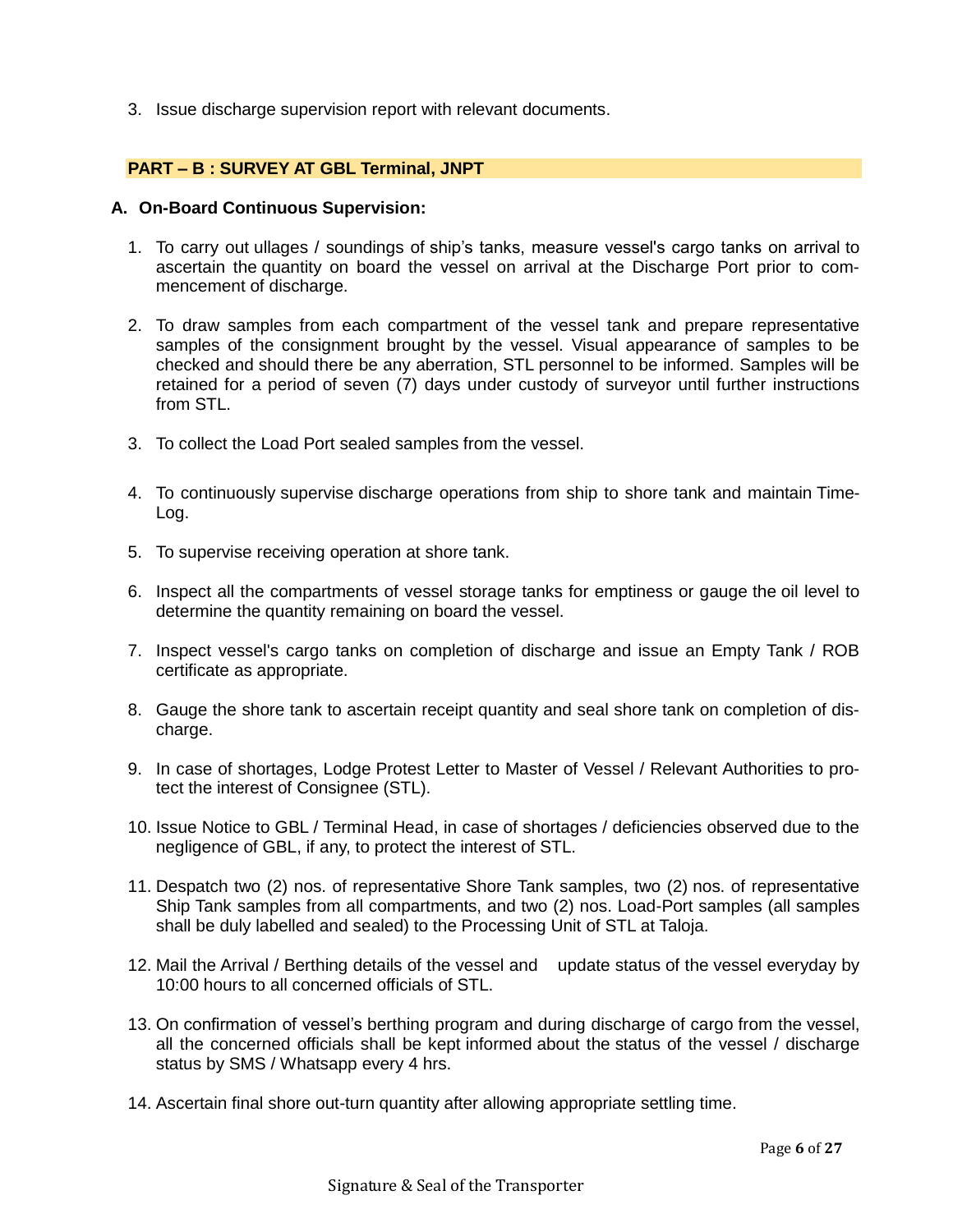15. In case of discharge through road tankers, we will inspect road tanker towards cleanliness to load the nominated cargo and attend to the weighing at weighbridge nearer to the port.

### **B. At Shore-Tank Continuous Supervision:**

- 1. To inspect the shore tank and pipeline for its cleanliness on presentation of the same by the installation, and issue "Certificate of Fitness" to both STL and GBL before use of the said Tank / Pipeline.
- 2. To gauge the Shore Tank with GBL Officials / STL Officials, for previous cargo in the tank and ascertain the quantity in the tank, prior to berthing of the vessel & record the same with surveyor.
- 3. To seal all outlet valves up to pump room of the tanks and pipelines, and relevant records shall be maintained by surveyor and these records will be verified by STL.
- 4. To draw initial samples from the pipelines during discharge and to inspect the samples visually for the quality. To gauge the working tank every two (2) hours to determine the quantity received and the discharge rate and keep appropriate records to be verified by relevant personnel.
- 5. To witness the pigging operation of jetty pipeline, and pipeline connected to GBL terminal on completion of discharge of the vessel, to ensure its emptiness.
- 6. To gauge the Shore Tank on completion of discharge and to determine the provisional receipt from the vessel.
- 7. To compare the Shore Tank Receipt with Vessel Discharged quantity at regular intervals, and on completion of discharge to ensure that there is no abnormal variation.
- 8. To inspect the tank and pipeline at regular intervals to ensure no leakages.
- 9. Final gauging of shore tank with authorized GBL / STL representative and the Surveyor to determine the Shore-Tank receipt based on the tank calibration and observed density.
- 10. To draw samples from GBL Shore-tank at the time of final gauging to determine the density and analysis for all recommended parameters.
- 11. To mail the out-turn details to STL after due sign-off by GBL representative.

### **C. DOCUMENTATION**

- 1. To prepare and issue necessary survey documents by surveyor who boarded the vessel, on the discharge operation during attendance at ship and shore end.
- 2. Issue daily update on the progress of operation.
- 3. Issue discharge supervision report with relevant documents.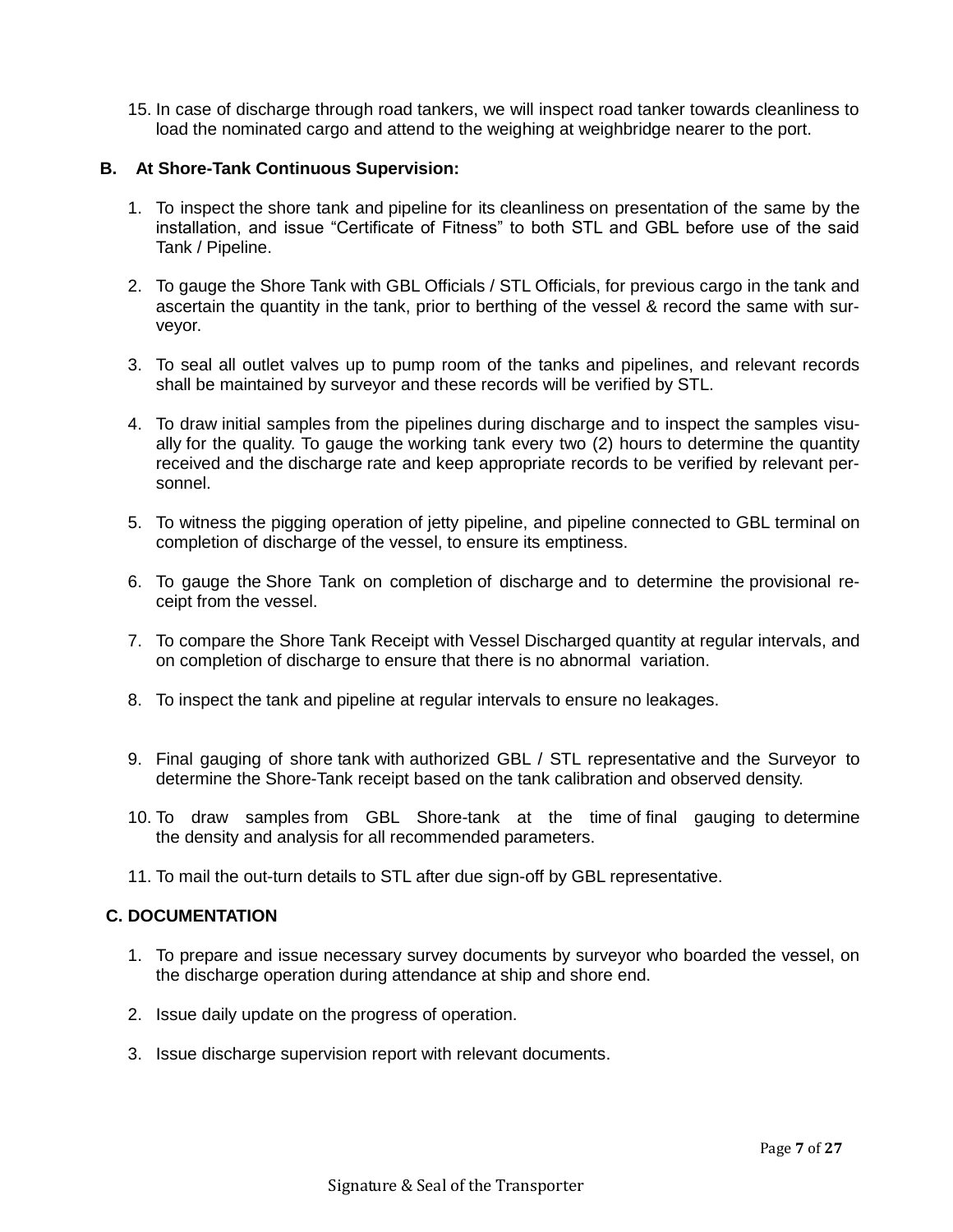### **D. Road Dispatches via Road Tankers from GBL:**

- 1. Inspect the seals on the shore-tank prior to operation.
- 2. Inspect all tankers prior to loading for cleanliness and suitability.
- 3. Gauge the operating tank and determine the opening physical stock.
- 4. Inspect the tank lorries for its cleanliness / fitness.
- 5. Supervision of loading of road tankers to ensure product security.
- 6. Inspect the weighbridge prior to and during deliveries and supervise weighment operation.
- 7. Draw samples from each tank lorry and visual inspection of the samples and to handover 2 sealed samples to the tank lorry driver for onward submission at STL Taloja.
- 8. Seal the manholes, outlets and safety valve of the tank lorry with surveyor plastic monogram seal serially numbered.
- 9. Issuance of challan to tank lorry driver with the details of **seal no., weight and the time** of loading & existing at GBL Terminal.
- **10.** Gauge the operated shore tank to determine the closing physical stock and to compare the quantity delivered from the tank with the **quantity delivered by 100% weighment.**
- 11. Seal all the shore tanks and pipe lines if the transaction is on hold for longer time or nonavailability of tank lorries.
- 12. Mail the report of despatches with the weight of each tank lorry and the stock position by 10:00 hrs on the next day.
- 13. Records related to Storage tank transactions to be maintained and shall be made available for verification by authorized representatives.

#### **5. Duration & Validity of Contract:**

- 5.1 The period of contract shall be two (02) years from the contract date and may be extended for additional one year (01) on mutually agreed terms.
- 5.2 However, the company may terminate the contract earlier without any notice if in the opinion of the Company the performance of the Surveyor is not satisfactory or breach any terms and conditions of the contract.

#### **6. Commencement of Work**:

The Surveyor shall start his work from the date as Mentioned in the LOI/ Contract/ Purchase Order.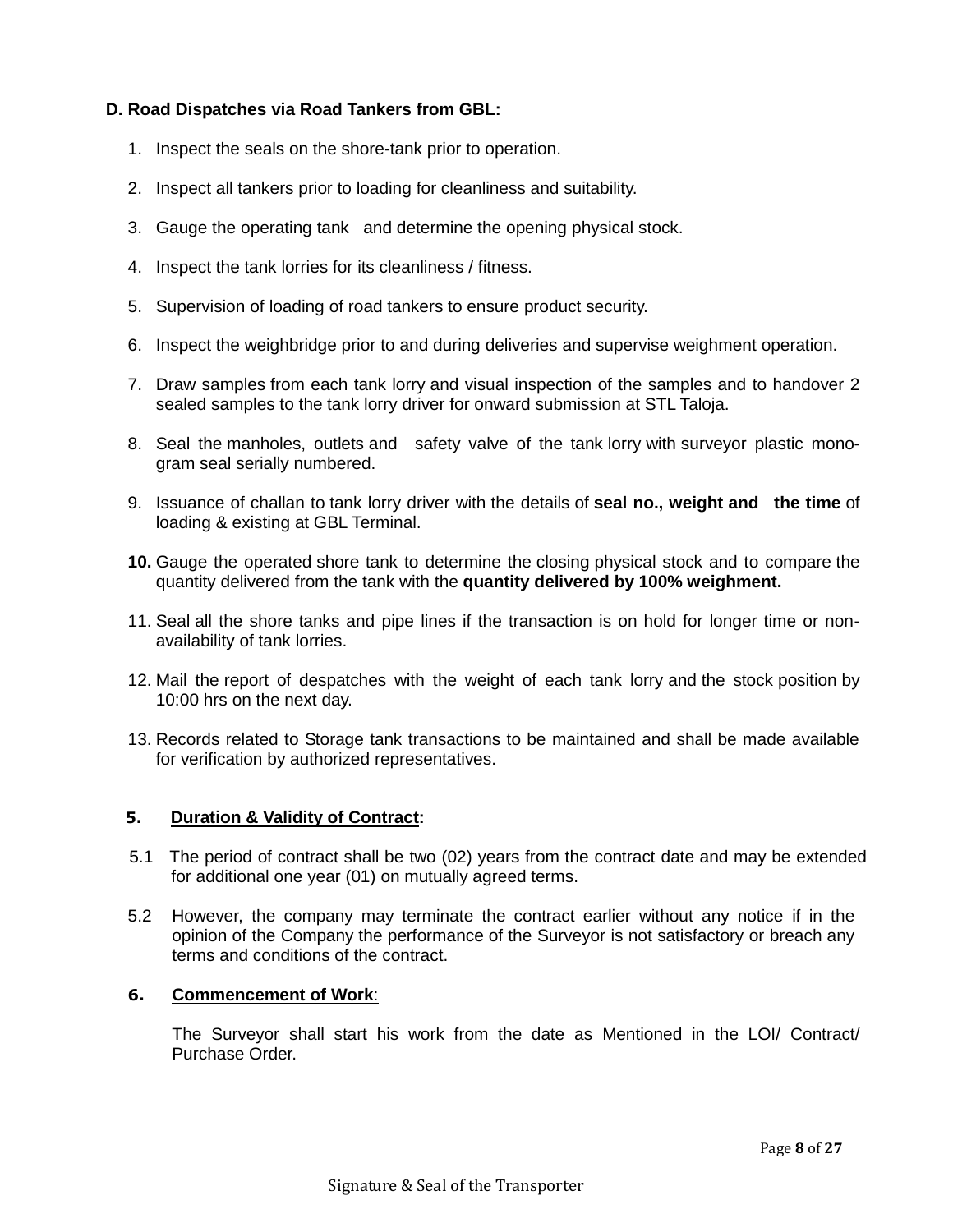### **7. Volume of Work:**

The tentative volume/no. of shipment during the contract period is given below:

|                 | Est. No. of shipment during<br>contract period |                                    |     | Est. Volume during contract pe-<br>riod - MT |                        |         |
|-----------------|------------------------------------------------|------------------------------------|-----|----------------------------------------------|------------------------|---------|
| <b>Material</b> | At<br>DFPCL,<br><b>JNPT</b>                    | AT<br>GBL,<br>Total<br><b>JNPT</b> |     | At<br>DFPCL,<br><b>JNPT</b>                  | AT GBL,<br><b>JNPT</b> | Total   |
| Ammonia         | 70                                             | 0                                  | 70  | 700000                                       |                        | 700000  |
| Phos Acid       | 25                                             | 35                                 | 60  | 250000                                       | 350000                 | 600000  |
| Total           | 95                                             | 35                                 | 130 | 950000                                       | 350000                 | 1300000 |

The quantity may increase/ decrease depending upon the requirement of Phosphoric Acid Solution & Ammonia at Taloja plant / Port constraints.

### **8. EARNEST MONEY DEPOSIT (E.M.D):**

Surveyor(s) shall submit EMD in the form of Demand Drafts/ Bank Guarantee drawn on any Nationalized Bank or reputed first class banks of **Rs. 50,000/-** (Rs. Fifty Thousand Only) in favour of SMARTCHEM TECHNOLOGIES LIMITED, payable at Pune. In case of EMD in form of Bank Guarantee (BG) the same must be valid till expiry of the contract plus claim period of three (3) months. No charges are reimbursable for establishing BG. Surveyor has the option to deposit EMD in the form of Demand Draft in favour of "Smartchem Technologies Limited" payable at Pune. No interest shall be payable on this.

### **9. SOLVENCY CERTIFICATE**:

The Surveyor(s) shall have minimum **solvency of Rs. 5.00** lakh and will provide latest certificate from any Nationalized/Scheduled Bank (except Rural/Co-operative Bank).

#### **10. SECURITY DEPOSIT:**

In the event of successful tender and award of contract, the Surveyor shall be required to submit security deposit of **Rs. 50,000/-** for the faithful execution of contract, within 15 days of issue of LOI. The security deposit can be furnished by way of a DD / BG from any nationalized or scheduled Bank excluding Rural and Cooperative Banks. The BG must be valid till expiry of the contract plus claim period of three months. No charges are reimbursable for getting BG.

#### **No interest shall be payable on Security Deposit.**

**11.** The rates quoted by the Surveyor(s) shall remain firm till the completion of job/ contract period and also during the extended period, if any. No escalation on any other ground shall be allowed.

#### **12. Payment Terms**:

The Surveyor(s), shall submit the bills on monthly basis to Materials Department of STL, Taloja Unit/specified location of STL along with duly acknowledged LRs of each tanker. Income tax, rules and other taxes, rules as applicable shall be deducted at source as per the provision of Income Tax Act of 1961, Rules and prevailing laws as applicable from time to time.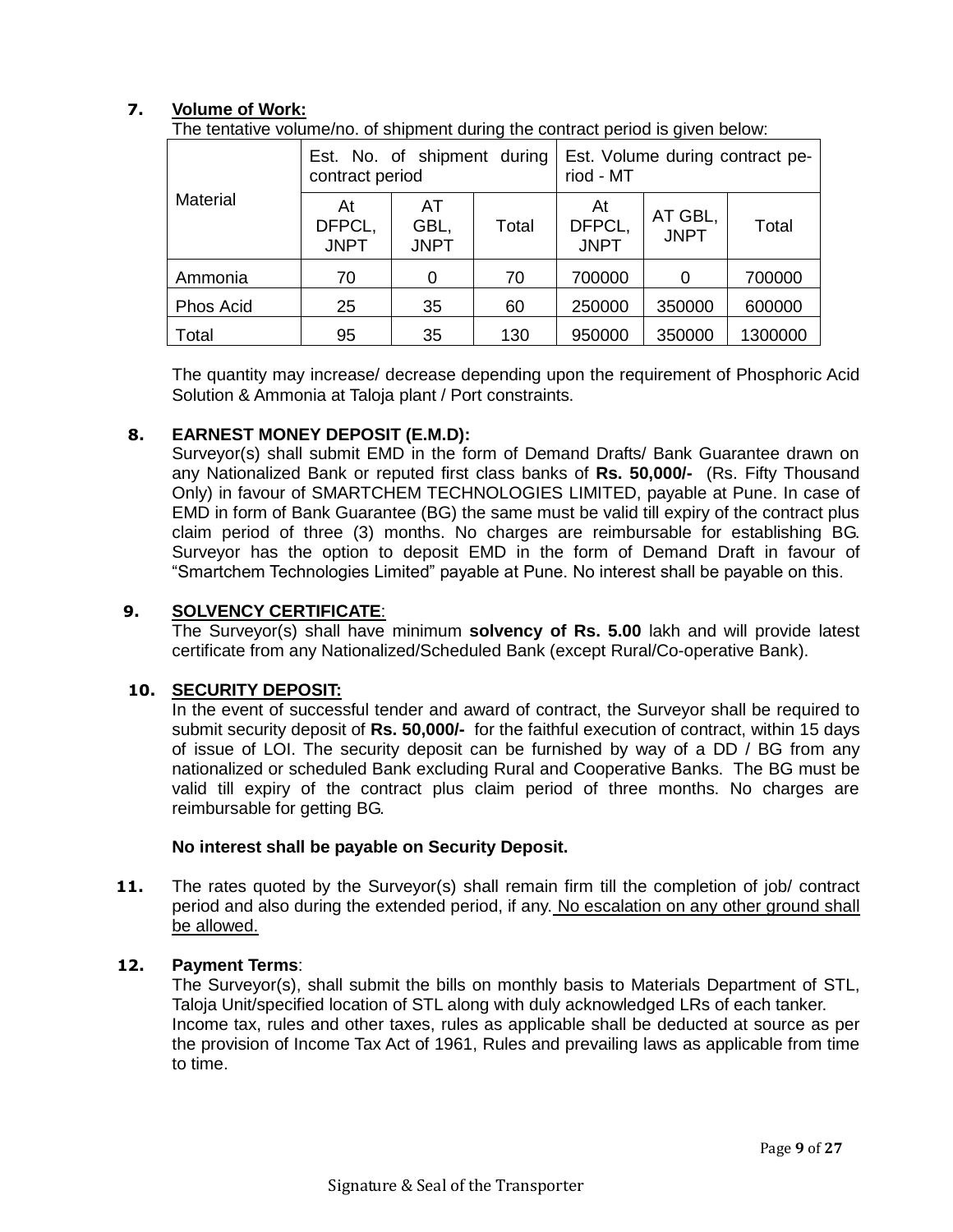### **13. Payment Mode:**

STL shall make all the payments to the Surveyor by RTGS within 30 days from the date of receipt of invoice at Taloja/ specified location. STL shall not be liable to pay any interest on delayed payments.

#### **14. Conditional Offer**:

Conditional offers will not be accepted under any circumstances.

### **15. Eligibility Criteria:-**

- A. Surveyor(s) black listed by STL//Private sector companies / Other Public-Sector Undertakings / Co-operative Sector **OR** Surveyor(s) de-listed by the above-referred organizations in the last two years shall not be considered. **(Surveyor has to submit an undertaking as per Annexure "B")**
- B. Surveyor(s) must be experienced in the surveying of Ammonia / Phosphoric Acid/ similar chemical. In proof of the same, the Surveyor has to submit copies of contracts/ works orders/ certificate for execution of contracts for those years.
- C. Only one Company out of Sister concerns under the same management / group/ proprietor/ partners or having any other common criteria shall be considered for prequalification. **(Surveyor(s) has to submit an undertaking as per Annexure "B")**
- D. E.M.D and Solvency certificate must be enclosed.
- E. The Surveyor(s) shall ensure that they meet statutory compliances. All relevant documents shall be submitted as and when asked.
- **16.** Surveyor(s) shall have all the license/ statutory certificate related to carrying the surveying jobs stated above. Non compliance of statutory licenses/ statutory compliance shall amount to breach of this contract, with immediate termination without notice.
- **17.** Approved Surveyor(s) (as decided by STL Technical / Commercial Team) against this tender shall also be enlisted in our pre-qualified list of Surveyor(s). Contract will be awarded to the Surveyor(s) based on the result of the Online Reverse Auction and / or Direct Negotiations.
- **18.** Surveyor(s) must satisfy themselves completely regarding terms & conditions of the tender, scope of work and working conditions at the units and get clarification, if any, before submitting the tender documents.
- **19.** Party shall not refuse to provide any other information, clarifications or documents, if required by STL before or during the contract period.

#### **20. SUBMISSION OF TENDERS:**

**A.** No verbal, telephonic tenders or modification thereof will be entertained. The Technical tender, along with completed filled, signed & stamped Annexure: A & B, subscribing **"TENDER FOR SURVEYING JOB AT DFPCL TERMINAL, JNPT & AT GBL**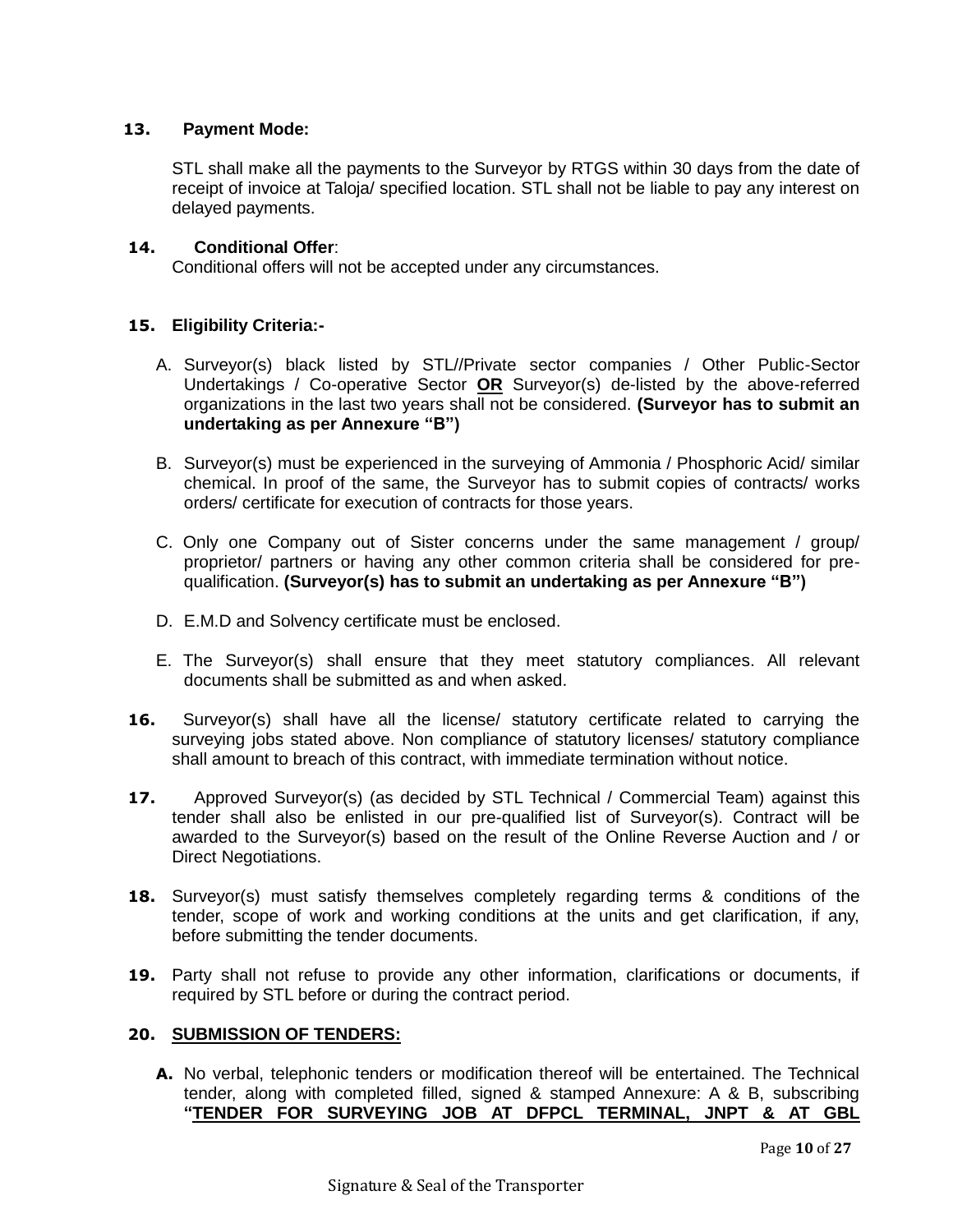**TERMINAL, JNPT "** should reach our Pune office on or before **20-10-18** before **17:00 hours.**

**B. Technical Bid**

**Envelop No.1:** To be subscribed **"Technical Bid - TENDER FOR SURVEYING JOB AT DFPCL TERMINAL, JNPT & AT GBL TERMINAL, JNPT "** and to contain the following documents:

- 1. Signed copies of complete tender documents. Each copy of these documents should be signed by Surveyor(s) in token of acceptance of our terms and conditions.
- 2. Duly completed and signed **Annexure-'A' & 'B'**, along with supportive documents.
- **C. Commercial Bid :** To be submitted in sealed envelope. The Surveyor may also submit the commercial offer / commercial terms in confidence to the following email id – [prashant.kumar@dfpcl.com](mailto:prashant.kumar@dfpcl.com)
	- **Envelop No.2 :** To be super-scribed **" Commercial Bid TENDER FOR SURVEYING JOB AT DFPCL TERMINAL, JNPT & AT GBL TERMINAL, JNPT"** and to contain information on letter head- Duly completed and signed and stamped **Annexure-'C'.**
	- Name of job : TENDER FOR SURVEYING JOB AT DFPCL **TERMINAL**, JNPT & AT GBL **TERMINAL**, JNPT.

|        | Estimated quantity : Upto $13,00,000$ (+/- 20%) MT) |  |
|--------|-----------------------------------------------------|--|
| Period | : 01.11.2018 to 31.10.2020 (Two Years)              |  |

|                 | Est. No. of shipment during con-<br>tract period |                        |       | Est. Volume during contract period<br>(MT) |                            |         |
|-----------------|--------------------------------------------------|------------------------|-------|--------------------------------------------|----------------------------|---------|
| <b>Material</b> | At<br>DFPCL,<br><b>JNPT</b>                      | AT GBL,<br><b>JNPT</b> | Total | At<br>DFPCL,<br><b>JNPT</b>                | GBL,<br>AT.<br><b>JNPT</b> | Total   |
| Ammonia         | 70                                               |                        | 70    | 700000                                     |                            | 700000  |
| Phos Acid       | 25                                               | 35                     | 60    | 250000                                     | 350000                     | 600000  |
| Total           | 95                                               | 35                     | 130   | 950000                                     | 350000                     | 1300000 |

**D. Envelop No. 3 :** To be super-scribed **"**TENDER FOR SURVEYING JOB AT DFPCL **TERMINAL**, JNPT & AT GBL **TERMINAL**, JNPT and to contain the following documents: Envelope No. 1 and Envelope no. 2

 The acceptable and eligible Surveyor would be informed and allowed to participate in reverse auction/direct negotiation

### **21. DECLARATION OF SURVEYOR RELATIONS WITH STL EMPLOYEES:**

Should Surveyor(s) have a relation or in the case of a firm, one or more of its partners, or relations employed in STL or in case of company any of its official or relations employed in STL, the authority inviting tenders shall be informed in writing of the fact at the time of submission of the tender. If so, the name, designation, department and Employee Number of such employees be indicated failing which STL may in its sole discretion reject the tender/contract. If any ex- employee(s) of STL is/are employed, with the Surveyor(s), name, designation, department and employee number of such employee(s) be indicated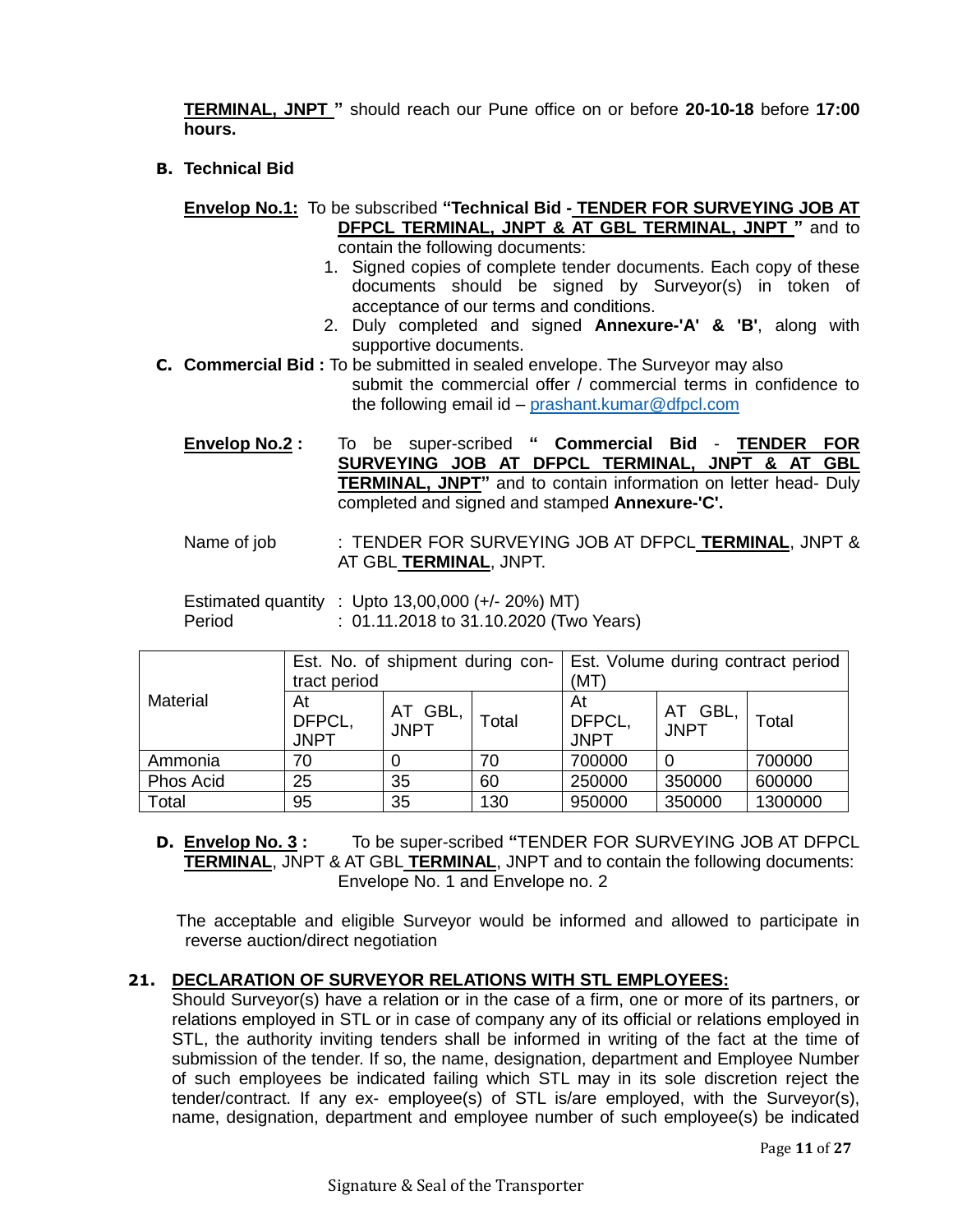and if any ex-employee(s) of STL is/are employed after acceptance of tender, the said particulars shall also be intimated immediately in writing to STL from time to time.

- **22.** STL reserves the right to accept at its sole discretion any of the tenders or part thereof or to reject any or all of the tender documents or split and award work order between one or more Surveyor(s) without assigning any reasons whatsoever.
- **23.** The Surveyor(s) shall not be entitled to any claim including any cost, charges, TA/DA expenses or incidentals for the preparation and submission of this tender even if the Management may decide to withdraw the tender.

### **24. Responsibility of Surveyor(s) Employees:**

The Surveyor(s) may employ such employees as he may think fit, and the employees so employed shall be the employees of the Surveyor(s) for all purpose whatsoever and shall not be deemed to be in the employment of STL for any purpose whatsoever. The Surveyor(s) shall abide by all rules, laws and regulations that may be in force from time to time regarding the employment or conditions of service of the employees. If under any circumstances whatsoever STL is held liable or responsible in any manner whatsoever for the default or omission on the part of the Surveyor in abiding rules, laws and regulations or held liable or responsible to the employees of the Surveyor(s) in respect of any matter whatsoever, STL shall be reimbursed by the Surveyor(s) for the same as also any other expenses or costs incurred by STL on any proceedings or litigations as a result of any claim, demand or act on the part of Surveyor(s). STL shall be entitled to claim damages or compensation from the Surveyor(s) in that event. The STL reserves its right to deduct the above stated claims/ expenses etc from the dues of the Surveyor(s) whether under this contract or any other contract or otherwise recover the same from Surveyor(s).

The Surveyor(s) is liable to take all precautions in respect of his employees and materials as per safety code. In case of any injury or casualty of Surveyor's employees during working hours or outside, the Surveyor(s) shall be solely responsible and to pay all the compensation/ex-gratia/aid from his pocket. STL will not be responsible for such compensations at all, nor shall pay/reimburse any cost to the Surveyor(s) or his employees. The Surveyor(s) shall be liable to STL for any act of commission or omission on his part or on the part of his employees thereby causing any loss, damage or inconvenience to STL.

### **25. Surveyor(s) to Indemnify STL:**

The Surveyor(s) shall indemnify STL and every officer, directors and employee of STL against all actions, proceedings, claims, demands, costs and expenses whatsoever arising out of or in connection with matters referred to in relevant clause and against all actions, proceedings, claims, demands, costs and expenses which may be made against STL for or in respect of, arising out of any failure by the Surveyor in the performance of his obligations under the contract documents.

#### **26. Insurance of Employees of Surveyor:-**

The Surveyor(s) shall at its own expense carry and maintain insurance as per employees State Insurance Act, 1948 (up to date) wherever applicable or such other insurance cover as required for its employees and shall indemnify and hold harmless STL from all liabilities whatsoever on this account.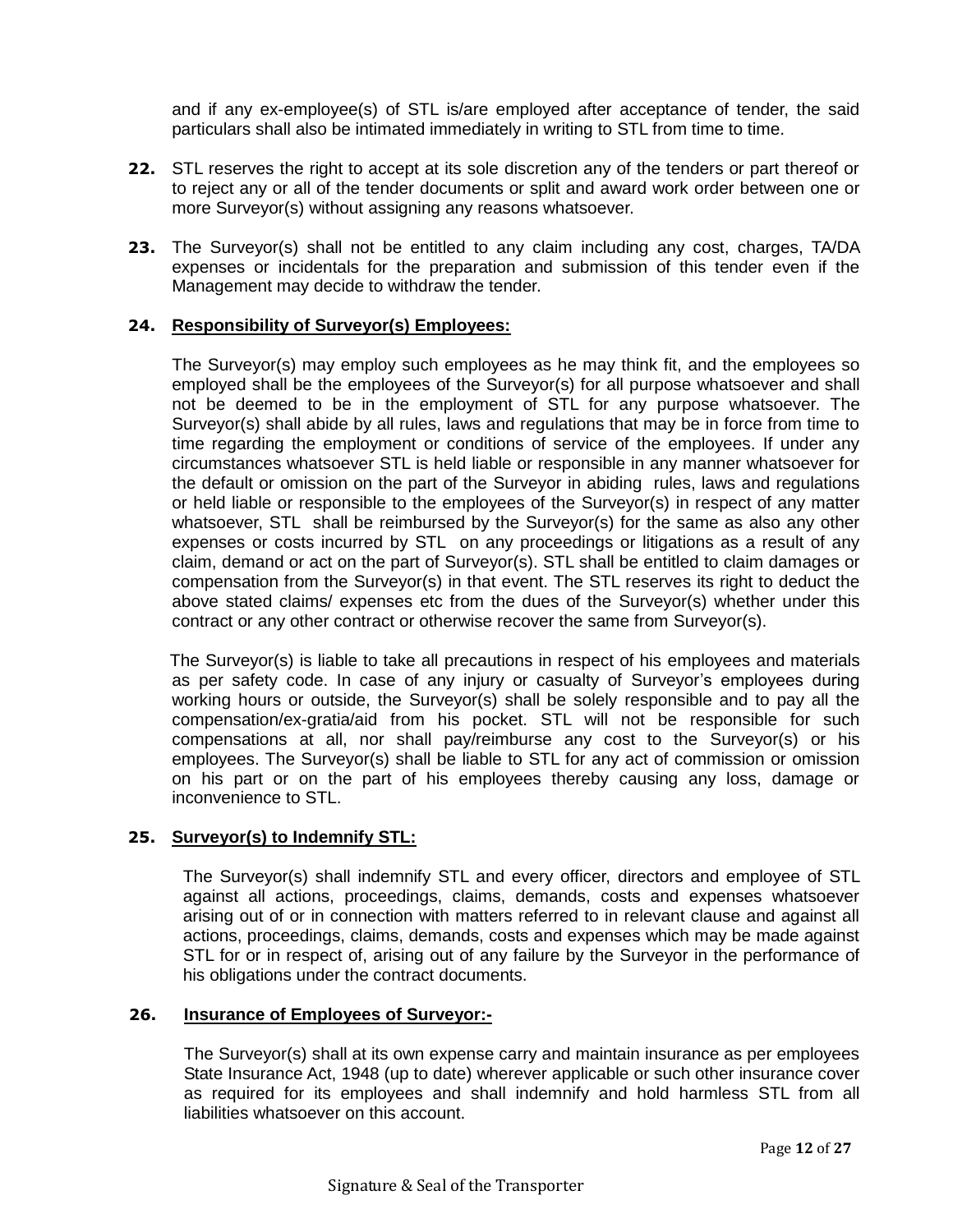### **27. Surveyor's Dispute not to hold up works:**

The Surveyor(s) shall not stop the work in case of any dispute(s) unless further progress of work has been rendered impossible due to non-fulfillment of any reciprocal promise. Unilateral stoppage of work by the Surveyor(s) shall be considered as a breach of contract and STL reserves the right to take such action as it may deem fit keeping its interest of the Company as paramount.

### **28. FORE-CLOSURE OF CONTRACT IN FULL OR IN PART DUE TO ABANDONMENT OR REDUCTION IN SCOPE OF WORK:**

- 28.2 If at any time after acceptance of the tender, STL decide to abandon or reduce the scope of the works for any reason whatsoever and hence not require the whole or any part of the works to be carried out, STL shall give notice in writing to the effect to the Surveyor(s) and the Surveyor(s) shall have no claim to any payment of compensation or otherwise whatsoever on account of any profit or advantage which he might have derived from the execution of the work in full but which he did not derive in consequence of the fore-closure of the whole or part of the works.
- **29.**The time allowed for execution of the work as specified in work order/letter of acceptance of STL or the extended time in accordance with these condition(s) shall be essence of the contract. The date of the commencement of work shall be reckoned on the date on which the LOI is issued or written order to commence the work, whichever is earlier. If the Surveyor(s) commits default in commencing the execution of the work as aforesaid, STL shall, without prejudice to any other right or remedy, be at liberty to forfeit the earnest money/initial security deposit absolutely beside other remedies.
- **30.Insurance** : STL will take necessary provision for material insurance and Surveyor will not be responsible for the same.

### **31. MEDICAL TREATMENT IN CASE OF ACCIDENT:**

It shall be the responsibility of the Surveyor(s) to give medical treatment to its injured staffs/workmen/employees, who has met with an accident arising out of and during the course of employment, in case, the Surveyor(s) fails to give medical treatment the company shall do so and shall recover the expenditure on account of medical treatment from the Surveyor's bill or from other dues of the Surveyor(s), if any or otherwise recover the same from Surveyor(s).

- **32.** The Surveyor(s) shall indemnify STL against any loss/ injury while performing duty whether in station or out of station.
- **33.** The Surveyor(s) shall comply with all Central, State laws for the time-being in force.
- **34.** Any act on part of the Surveyor(s) or his employees which will be prejudice to the reputation of STL, shall constitute breach of condition of the contract and shall render the contract liable for termination within 48 hours' notice. In such event, the security deposit held by STL shall be forfeited without prejudice to any other remedy to which STL may be entitled.
- Page **13** of **27 35.** The Surveyor(s) shall not assign or sub-let the contract or any part thereof or allow any person to become interested therein in any manner whatsoever without STL's written permission. Any breach of this condition shall entitle the STL to terminate the contract of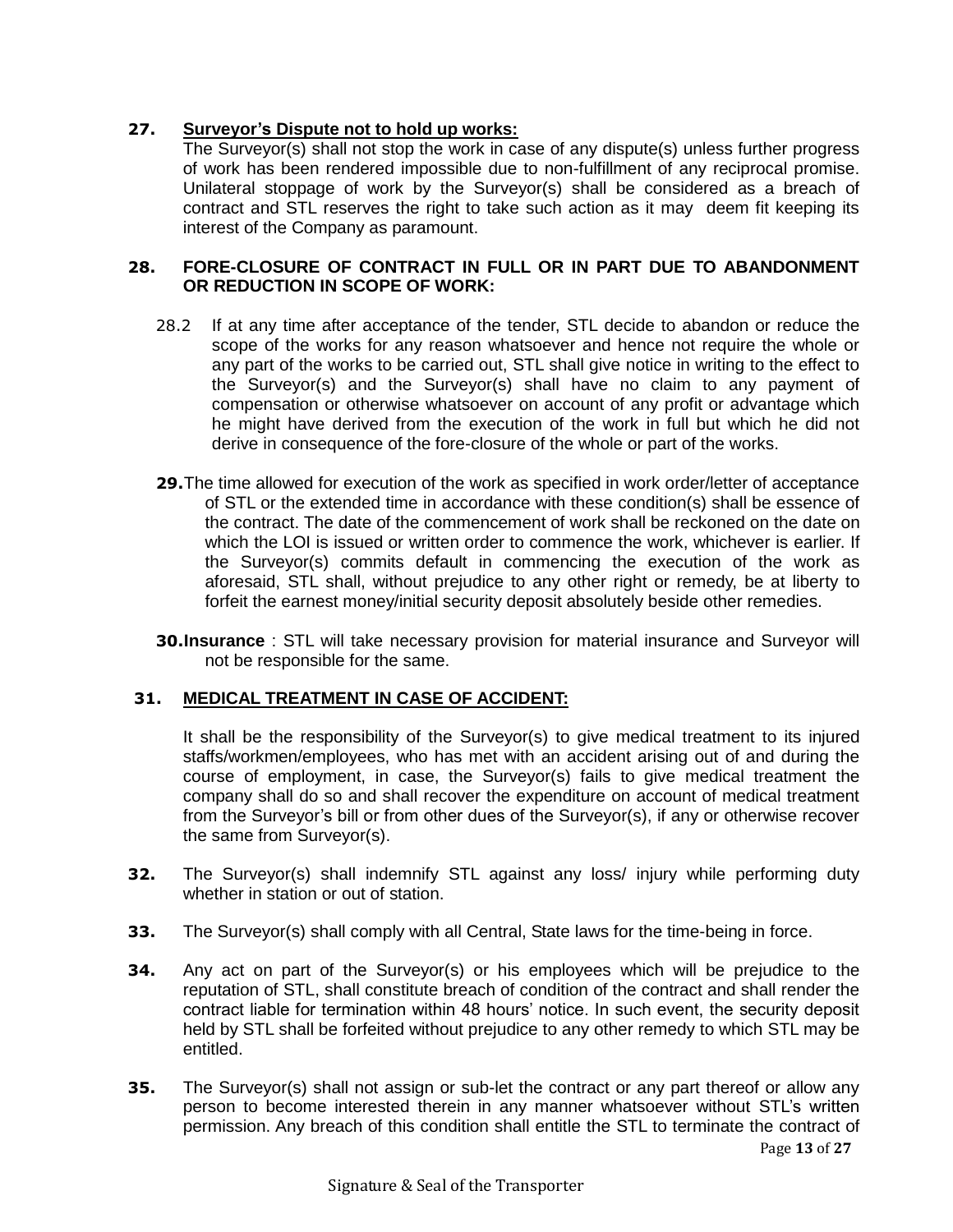these conditions and the Surveyor(s) shall also be liable for payment to STL in respect of any loss or damage arising or ensuing from such cancellation of contract. The permitted sub-letting of service by the Surveyor(s) shall not absolve the Surveyor(s) of any responsibility under the contract. In the event that sufficient dues are not available to reimburse STL for the expenditure incurred by it for the above, the Surveyor(s) shall reimburse STL for the same.

**36.** The Surveyor(s) should ensure that their representatives are confined to the specified area of work for which the contract has been awarded, it is also the responsibility of the Surveyor(s) to ensure that the labour so employed by them do not go to the other areas, etc.

### **37. Entry gate passes:**

The Surveyor(s) shall make necessary arrangements for getting the entry/exit of his employees at respective area's from time to time.

**38.** The job may require operation 24 x 7 basis and as per STL schedule / requirements.

### **39. Definitions :**

**39.1 Contract** : The term "Contract" shall mean and include the Notice inviting Tender (NIT) the instructions to Surveyor, the tender, purchase order, letter of Intent accepting the tender in part or full, special and general terms and conditions, directions and comments conveyed in writing, the work Order, and its subsequent variations if any, or any other authorized contract documents, and those general and special conditions that may be added subsequently or such other documents, specifications as may be prescribed.

- 39.2 **Surveyor** : The term "Surveyor" shall mean the person(s), firm , or company who are participating in this tender.
- 39.3 **Contractor** : The term contractor shall mean the person(s) firm, or company with whom the contract has been entered into and shall be deemed to include their representatives, heirs, executors and administrations, successors, and permitted assignees of such person(s) firm, or company.
- 39.4 **STL** : The term STL shall mean Smartchem Technologies Limited, (100% Subsidiary of Deepak Fertilisers And Petrochemicals Corporation Limited), having its corporate office at "Sai Hira", Survey no. 93, Mundhwa, Pune – 411 036, Maharashtra and shall include the administrative and executive officers authorized to deal with all matters relating to the contract and shall be deemed to include their successors and/or assignees.
- 39.5 DFPCL Terminal: DFPCL owned terminal at JNPT.
- 39.6 **GBL Terminal**: Ganesh Benzoplast Ltd. Plot No. 13, Bulk Rd., Opp. P. U. Bldg, JNPT, Nhavashev Tal-Uran, Dist- Raigad.
- 39.7 **Job Co-ordinator / Job Controller**: The notified authority on behalf of STL will be Mr. Debdatta Chowdhury +91 72196 15455.

### **40. COMPLIANCE OF VARIOUS LAWS, RULES AND REGULATIONS**:-

 Page **14** of **27** The Surveyor(s) shall be governed by the laws, rules and regulations prevailing in the States & Centre and abide by them as well as ensure compliances of all the laws &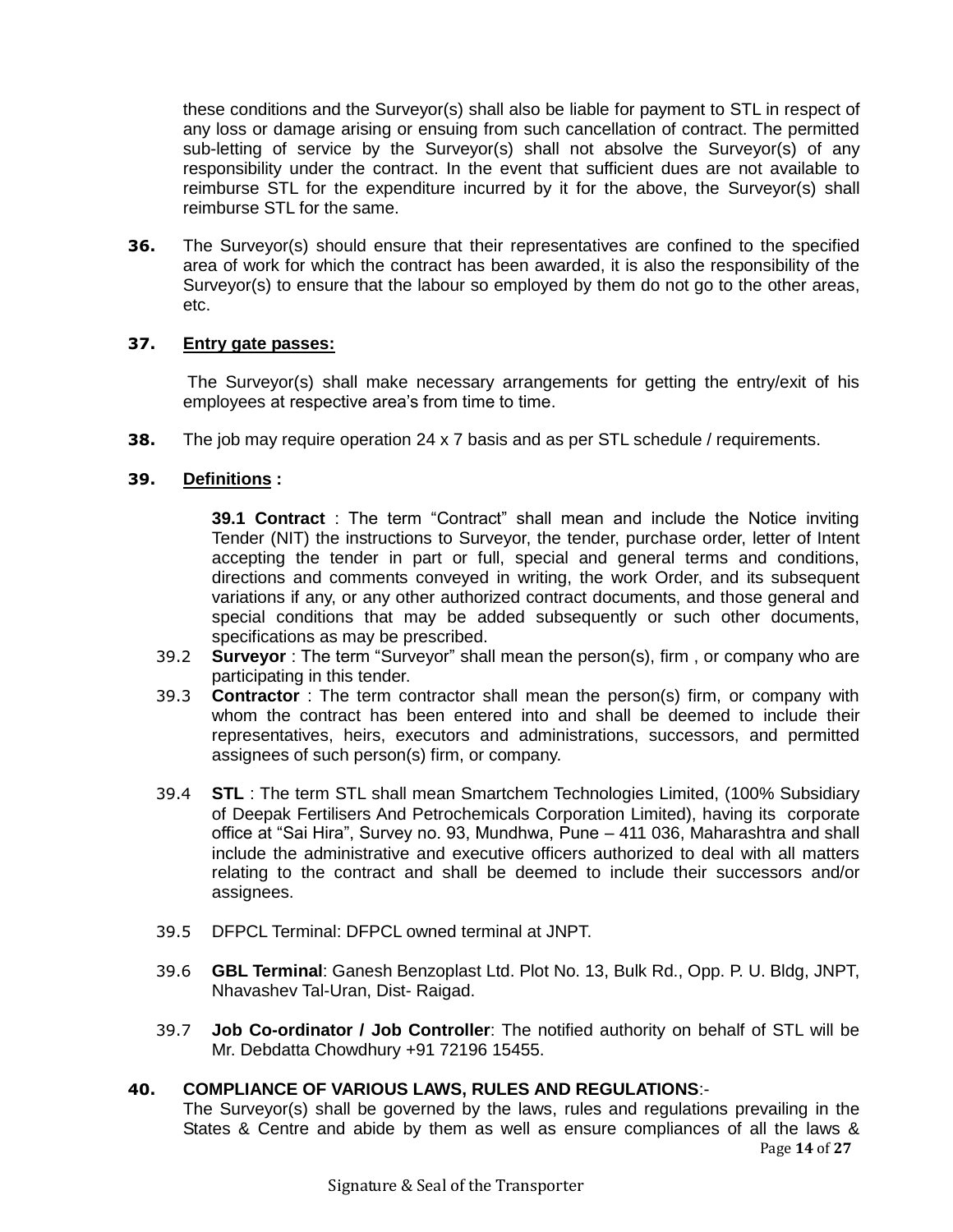regulations applicable. The Surveyor shall be required to obtain permission from designated authorities, if required by law, rules and regulations. Surveyor shall also pay all taxes, entry tax, fees and dues/ charges of whatsoever which may be liable on account of any of his operations in executing the works/jobs under this contract. STL shall not pay anything extra on this account.

### **41. FORCE MAJEURE:**

Neither Surveyor(s) nor STL shall be liable for any claim on account of any loss, damage or compensation, whatsoever, arising out of any failure to carry out the terms of this contract where such failure is caused due to war, hostilities, revolutions, epidemics, rebellion, mutiny, civil commotion, fire riots, earthquake, drought, floods, civil commotion, strike, act of God or due to any restraint or regulations of the State or Central Govt. or a local authority/authorities provided a notice of such occurrence is given to other Surveyor(s) in writing within ten days of the occurrence of force majeure conditions, furnishing therewith a documentary evidence supporting the invoking of force majeure clause. On cessation of force majeure, the Surveyor(s) invoking force majeure conditions shall also give documentary evidence thereof to this effect i.e. cause of force majeure and for the duration of force majeure. In case of force majeure lasting continuously for a period of two months, both the parties should consult each other regarding the future execution of the contract. No other cause shall be considered to be the cause of force majeure.

### **42. TERMINATION OF CONTRACT IN FULL OR PART BY STL WITHOUT GIVING NOTICE:**

- 42.2 If the Surveyor(s):
	- 42.2.1 Fails to undertake the job after acceptance of the tender and award of work by STL or
	- 42.2.2 At any time makes default in proceeding with the work in full or in part with due diligence and continue to do so after a notice in writing of 14 days from STL or
	- 42.2.3 Become bankrupt or insolvent or
	- 42.2.4 Make an arrangement with or assignments in favour of his creditors, or inspection of his creditors or
	- 42.2.5 Being a company or corporation, go into liquidation (other than a voluntary liquidation for the purpose of amalgamation or reconstruction) or
	- 42.2.6 Have an execution levied on its goods or property on the works or Assign, transfer, sublets the contract or any part thereof, otherwise, than if any, as provided in the contract or
	- 42.2.7 Unilateral stoppage of work or abandon the contract or persistently disregard the instructions of STL or fail to adhere to the agreed programme of work or contravenes any provision of contract or shall obtain a contract with STL as a result offering tendering or other non bonafide methods of competitive tendering.
- 42.3 Without prejudice to any other remedy, STL reserves its right to adopt any or several of the following actions:-
	- 42.3.1 Award parallel contract and/or
	- 42.3.2 To recover from Surveyor any loss incurred by STL when the Surveyor unable to execute the contract and/or
	- 42.3.3 Terminate the contract and/or
	- 42.3.4 Forfeit the earnest money, security deposit and/or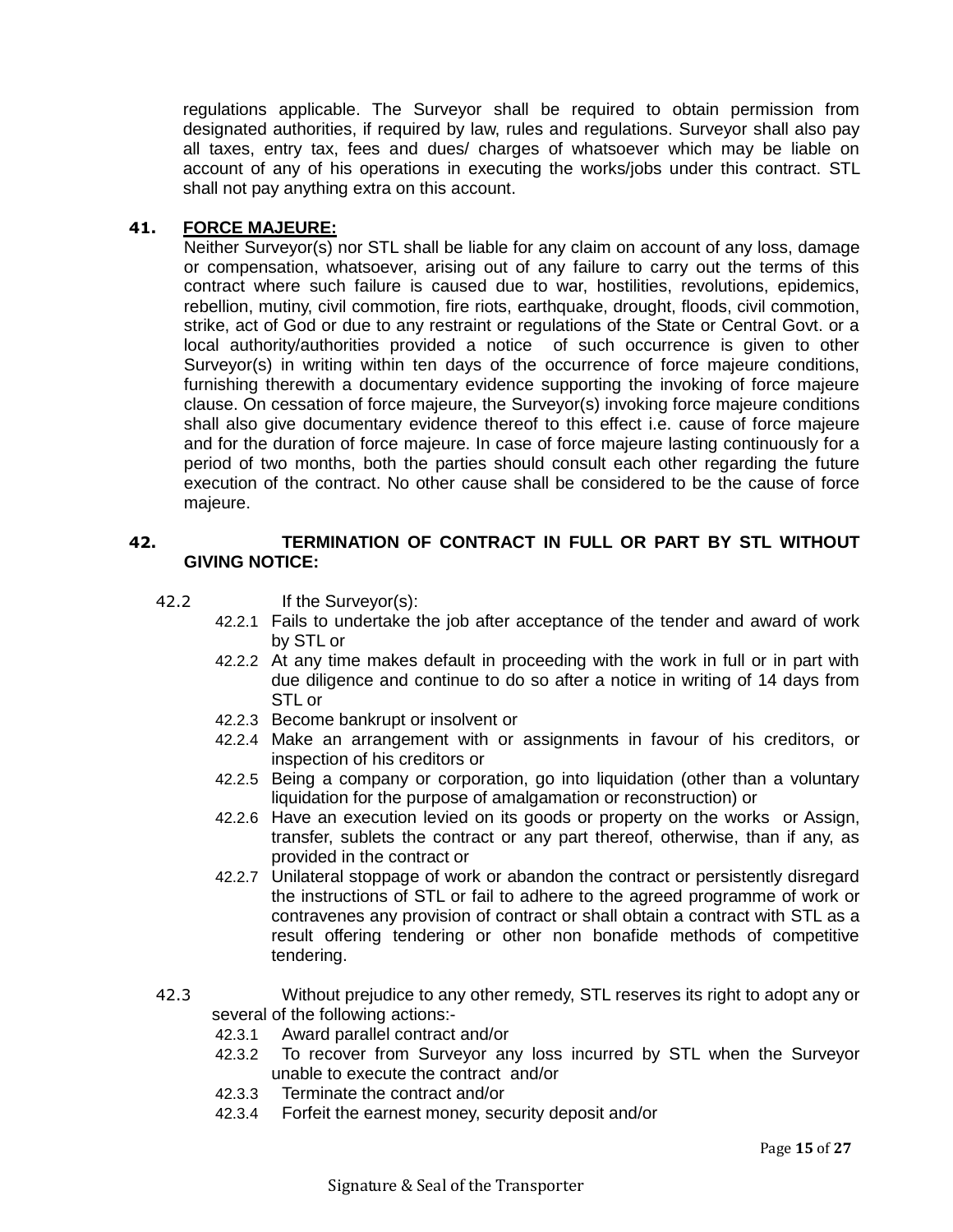- 42.3.5 To get the execution of contract for the remaining period at the risk and cost of the Surveyor(s) and/or
- 42.3.6 Delist /blacklist the Surveyor

### **43.** TERMINATION OF CONTRACT IN ANY OTHER CASE:

The contract/ tender can be terminated by either party i.e. STL or the Contractor/ Tenderer, after giving three (3) month's notice to the other party. STL's decision in such a situation shall be final and binding on the Contractor/ Tenderer without any objection or resistance.

#### **44. ARBITRATION**:

Any dispute or differences arising out of or in connection with this Contract or its implementation and interpretation of any of the provisions of this Contract or application of any terms and conditions or any matter or thing in any way connected with or in connection with or arising out of this Contract or the rights, duties or liabilities of any Party under the Contract, whether before or after the termination of the Contract, which are not settled amicably between the Parties shall be referred to a sole arbitrator to be appointed by mutual consent of the Parties, in accordance with the provisions of the Arbitration and Conciliation Act, 1996 or its statutory modifications. The venue of Arbitration shall be at Pune, India.

**45.** Surveyor(s) performance will be monitored and quantified solely by the Job controller and appropriate documentation and records to maintained by Job controller.

#### **46. JURISDICTION :**

In the event any matter concerning the implementation, interpretation or rights and liabilities, determination, the Courts at Pune shall have exclusive Jurisdiction to try or entertain the same.

#### **47. CONFIDENTIALITY -**

Both during the continuance of this Agreement and 1 (one) year after termination of this Agreement, Vendor and/or his employees/ personnel shall keep all information, such as specifications, technical information, business data and other confidential information under this Agreement strictly confidential and shall not. Disclose it to any third party or Use it for other purpose than to perform its obligations under this Agreement. Tenderer/ Vendor and/or personnel may disclose the information to an employee of Vendor, or a government agency or other regulating authority

But only insofar as this is necessary either to carry out its duties under this Agreement or comply with any existing law, and under intimation to "Company". Where sub clause (b) applies Vendor and/or personnel shall ensure that the person who receives the information keeps it confidential and does not use it for any unauthorized purpose.

#### **48. RELATIONSHIP -**

Each party understands that they are independent entities and this Agreement does not make it, its/ his employees, associates or agents, the legal representatives of the other party for any purpose whatsoever. Either party has express or implied right or authority to assume or to undertake any obligation in respect of and on behalf of or in the name of the other party or to bind the other party in any manner in respect of any transaction, except the present agreement.

#### **49. WAIVER -**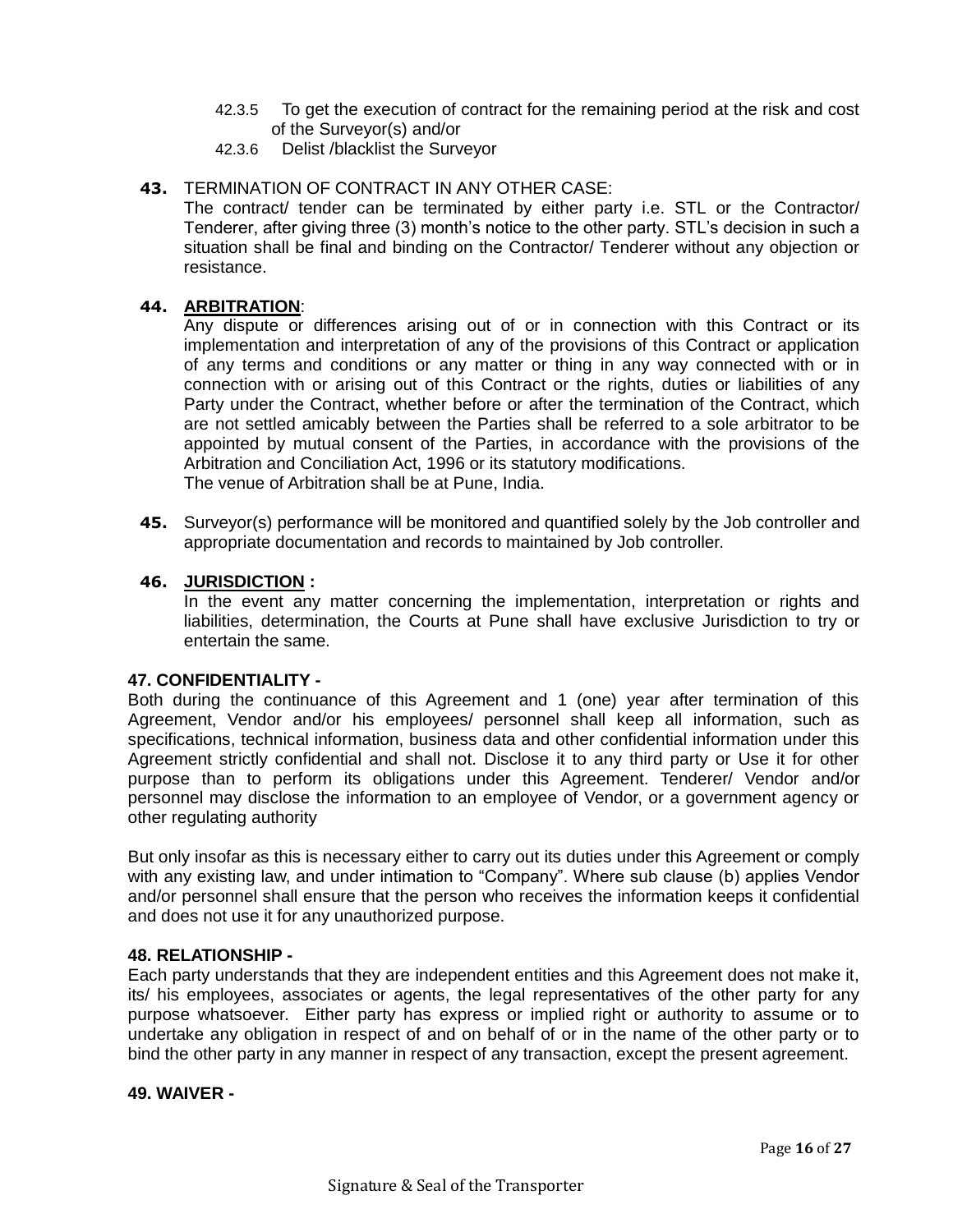The failure of either party to enforce at any time any of the provisions of this agreement shall not be considered to be a waiver of the right of such a party thereafter to enforce each and every provision.

### **50. ENTIRE AGREEMENT -**

This Agreement supersedes all oral and written representations and agreements between the parties, including, but not limited to any earlier agreement relating to the subject matter thereof and/or any other agreement between the parties in relation to the subject matter thereof.

#### **51. AMENDMENT -**

The parties to this Agreement may add, delete, amend or alter all or any of the terms & conditions of this Agreement as mutually agreed from time to time and such modifications and changes shall not be effective until the same are in writing and duly signed by the authorized representatives of both the parties.

#### **52. ADDITIONAL CONDITIONS IN TENDER:**

STL management will have the sole discretion to incorporate additional conditions/clauses which it may deem necessary at the time of discussions / in the contract.

### **ALL THE TERMS AND CONDITIONS OF TECHNICAL TENDER DOCUMENT ARE ACCEPTED.**

Date : Signature : Signature : Signature : Signature : Signature : Signature : Signature : Signature : Signature : Signature : Signature : Signature : Signature : Signature : Signature : Signature : Signature : Signature :

Place :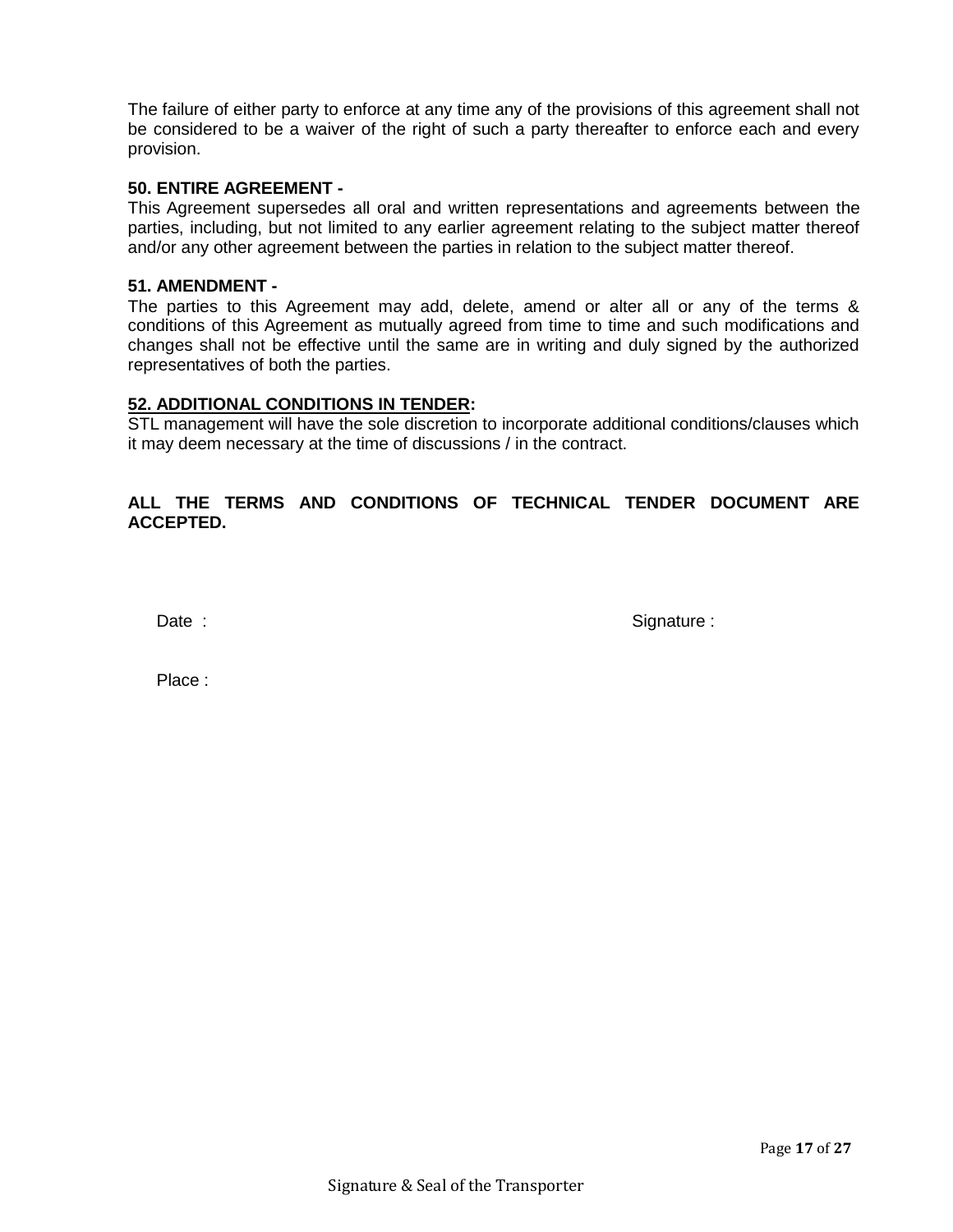### **ANNEXURE -A** INFORMATION REGARDING TECHNICAL QUALIFICATION

### **(To Be Filled and Submitted by the Surveyor on letter head)**

| 1.    | Name of Surveyor (M/s.)                                |                                               |
|-------|--------------------------------------------------------|-----------------------------------------------|
| 2.    | Address of Regd. Office<br>(With documentary evidence) |                                               |
| 3.    | Name of Contact Person<br>With address                 |                                               |
| 4.    | Telephone Number (s)                                   |                                               |
| 5.    | E-Mail                                                 |                                               |
| $6.*$ | Details of Firm<br>a) Date of Establishment            |                                               |
|       | b) Registration No                                     |                                               |
|       | c) Valid upto                                          |                                               |
| $8.*$ | Type of Firm<br>Whether                                | Proprietorship/Partnership/Public/Private Ltd |
| $9.*$ | Name & Address of                                      |                                               |
|       | Proprietor/Partner/Director                            |                                               |
|       | Tel. No. & Fax No., Office                             |                                               |

10.\* Statuary Document:

| <b>PAN</b><br>NC<br>IV. | <b>VAT</b><br>No. | 'NO. |
|-------------------------|-------------------|------|
|                         |                   |      |

13.\* Certified copy of Service Tax Registration No. Issued by Excise, \_\_\_\_\_\_\_\_\_\_\_\_\_\_\_\_\_\_\_\_\_\_\_\_\_\_\_\_\_\_\_\_\_\_\_\_

14\*Copy of Balance Sheet for Last 3 Years or Acknowledged copy of I.T. Returns :

| ##                        | $2015 -$<br>16 | $2016 -$<br>$-1$ | 2017<br>18<br>$\overline{\phantom{0}}$ |
|---------------------------|----------------|------------------|----------------------------------------|
| Turnover (Rs              |                |                  |                                        |
| Copy enclosed (Y)<br>/ N) |                |                  |                                        |

#### 15.\*EMD and Solvency Certificate of Rs 5 Lacs :

| Sr. No. | $T$ itle                    | Name of bank | Certificate date | Amount (Rs) |
|---------|-----------------------------|--------------|------------------|-------------|
|         | <b>EMD</b>                  |              |                  |             |
|         | <b>Solvency Certificate</b> |              |                  |             |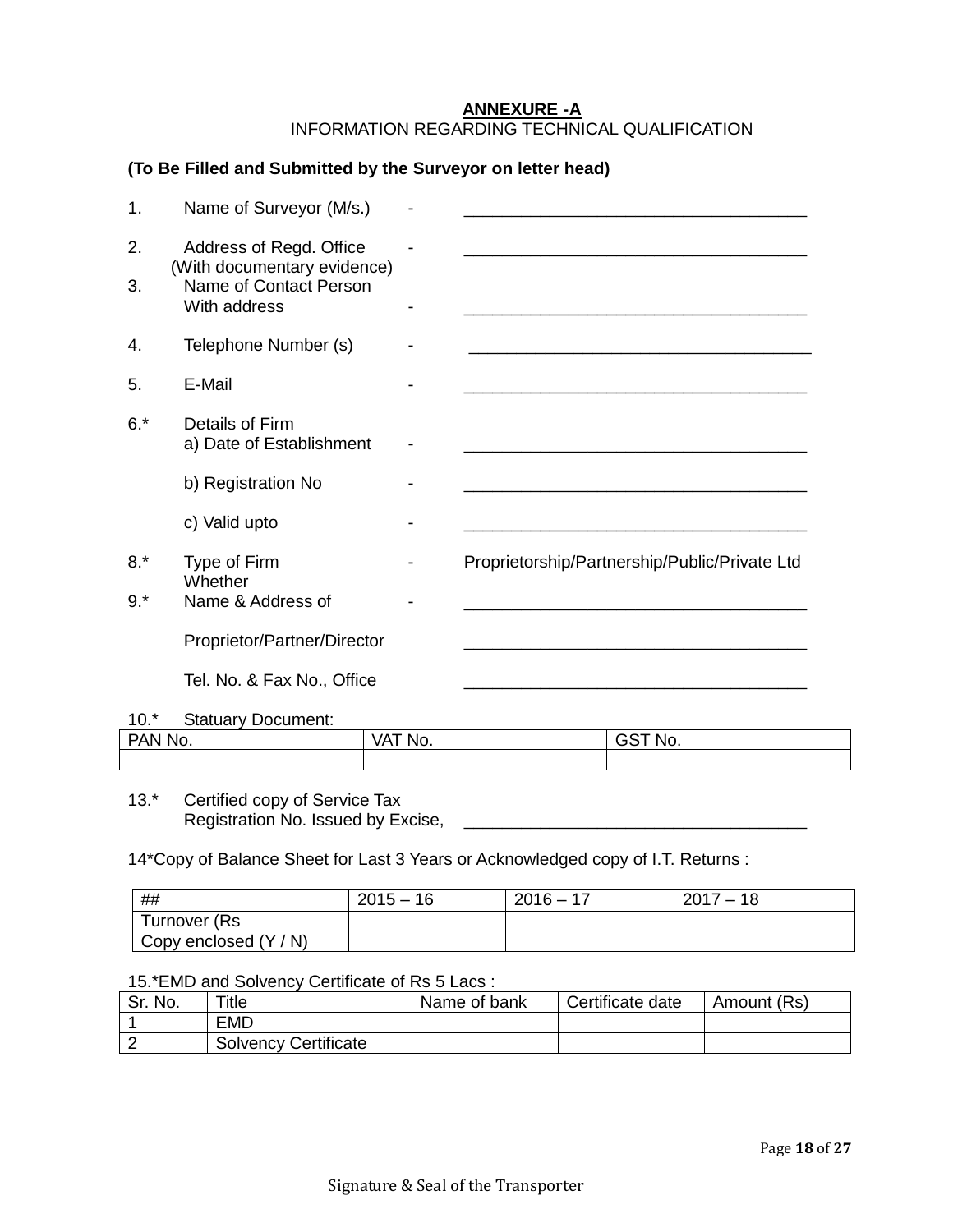#### 17.\*Details of Bank Account :

| Account Number | Name & Branch of Bank | <b>IFSC</b><br>code |
|----------------|-----------------------|---------------------|
|                |                       |                     |

18.\* Details of Past Experience/contracts executed to Fertilizer/Chemical companies in last three years

| S.No. | <b>Name</b><br>Organization | the<br>Οf | <b>PO</b><br><b>Period</b><br>Order | <b>No</b> | 8 <sub>l</sub><br>of | Value of Order   Quantity<br>Executed (Rs.) No. of Shipments | [MT] | & |
|-------|-----------------------------|-----------|-------------------------------------|-----------|----------------------|--------------------------------------------------------------|------|---|
| . .   |                             |           |                                     |           |                      |                                                              |      |   |
| 2.    |                             |           |                                     |           |                      |                                                              |      |   |
| 3.    |                             |           |                                     |           |                      |                                                              |      |   |
| 4.    |                             |           |                                     |           |                      |                                                              |      |   |
| 5.    |                             |           |                                     |           |                      |                                                              |      |   |

(Please attach separate sheet for additional information)

Copy of Purchase Order or Performance Certificate issued by the Organizations served / being served in support of above to be enclosed.

| 20. | Have the Firm ever been De-listed/Blacklisted by any    |          |
|-----|---------------------------------------------------------|----------|
|     | PSU/Co-operative/reputed Private Sector Organization: - | YES / NO |
|     | (Undertaking to be given as per Annexture "B")          |          |
|     |                                                         |          |

- 21. Any Relationship with STL Employee YES / NO
- 22. If any other sister concern has applied for this tender YES / NO
- 23. Allotment letter under ESIC Act
- 24. Registration certificate under Maharashtra Labor Welfare Board.
- 25. Any other relevant information:

Date: \_\_\_\_\_\_\_\_\_\_\_\_

### **Signature with Seal (Proprietor/Partner/Managing Director/Director)**

**\* Documentary Proof to be enclosed.** 

**NOTE:- Furnishing of False/Incomplete Information with the application would lead to Rejection of application**.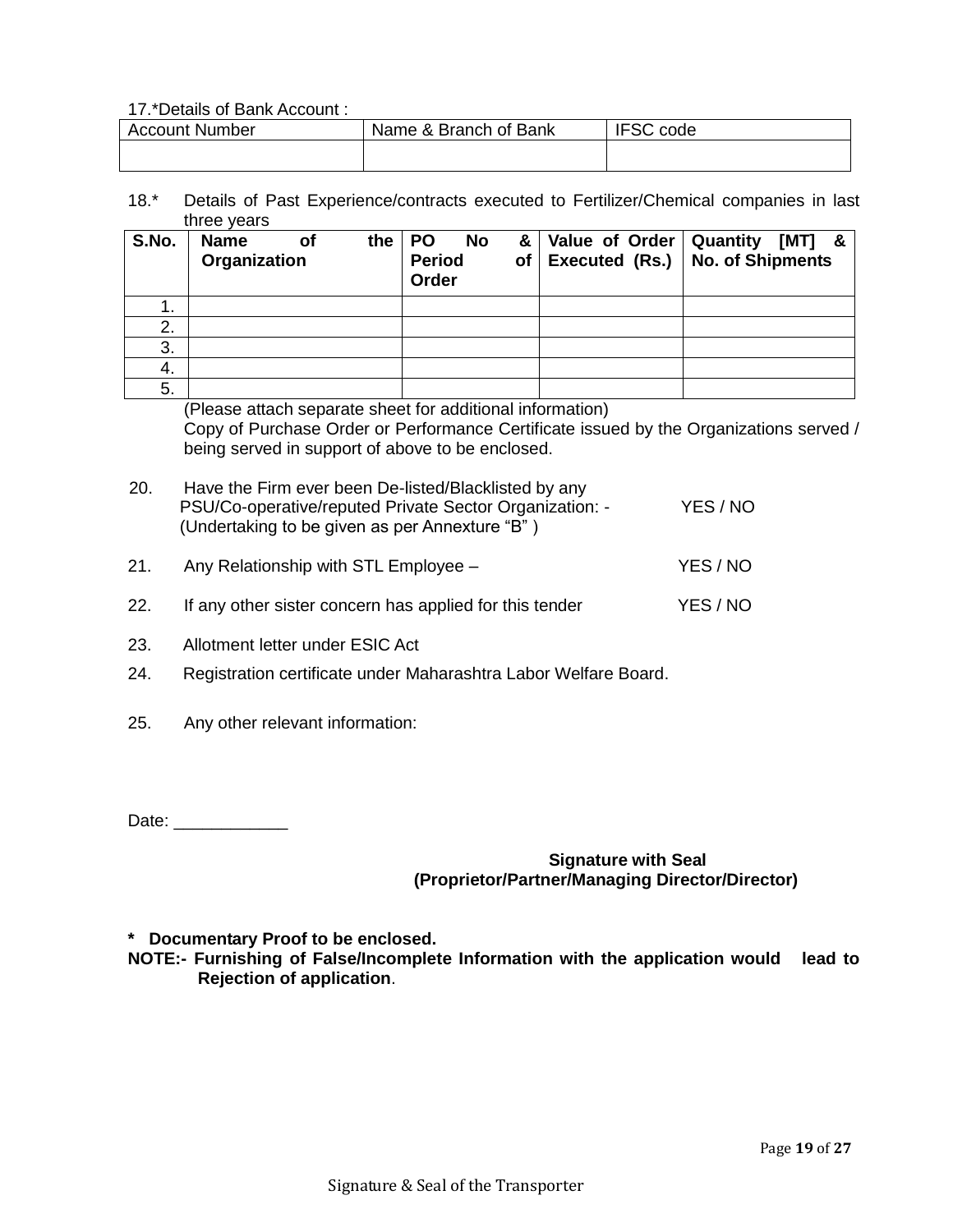### **ANNEXURE -B** ( On letter head )

### **UNDERTAKING**

I, …………………………….. S/o Sh. ……………….……………….., aged ……….… years, working as Proprietor / Partner / Director / Authorized Signatory on behalf of M/s ……………………………………….. , having registered office at ………………………….. hereby solemnly affirm and declare as under :

- ( a ) That no other Firm / Sister concern/ Associate belonging to the same group is participating / submitting this tender.
- ( b ) That the bidder, their associate, sister concern etc. have not been blacklisted / de-listed or put on holiday by any Institutional Agency/ Govt. Dept./ Public Sector Undertaking in the last two years.
	- In case any information or fact is found untrue or false, I may be disqualified/debarred from all future dealings with .

Date : Contract Contract Contract Contract Contract Contract Contract Contract Contract Contract Contract Contract Contract Contract Contract Contract Contract Contract Contract Contract Contract Contract Contract Contract

Place : ( Seal of the Firm )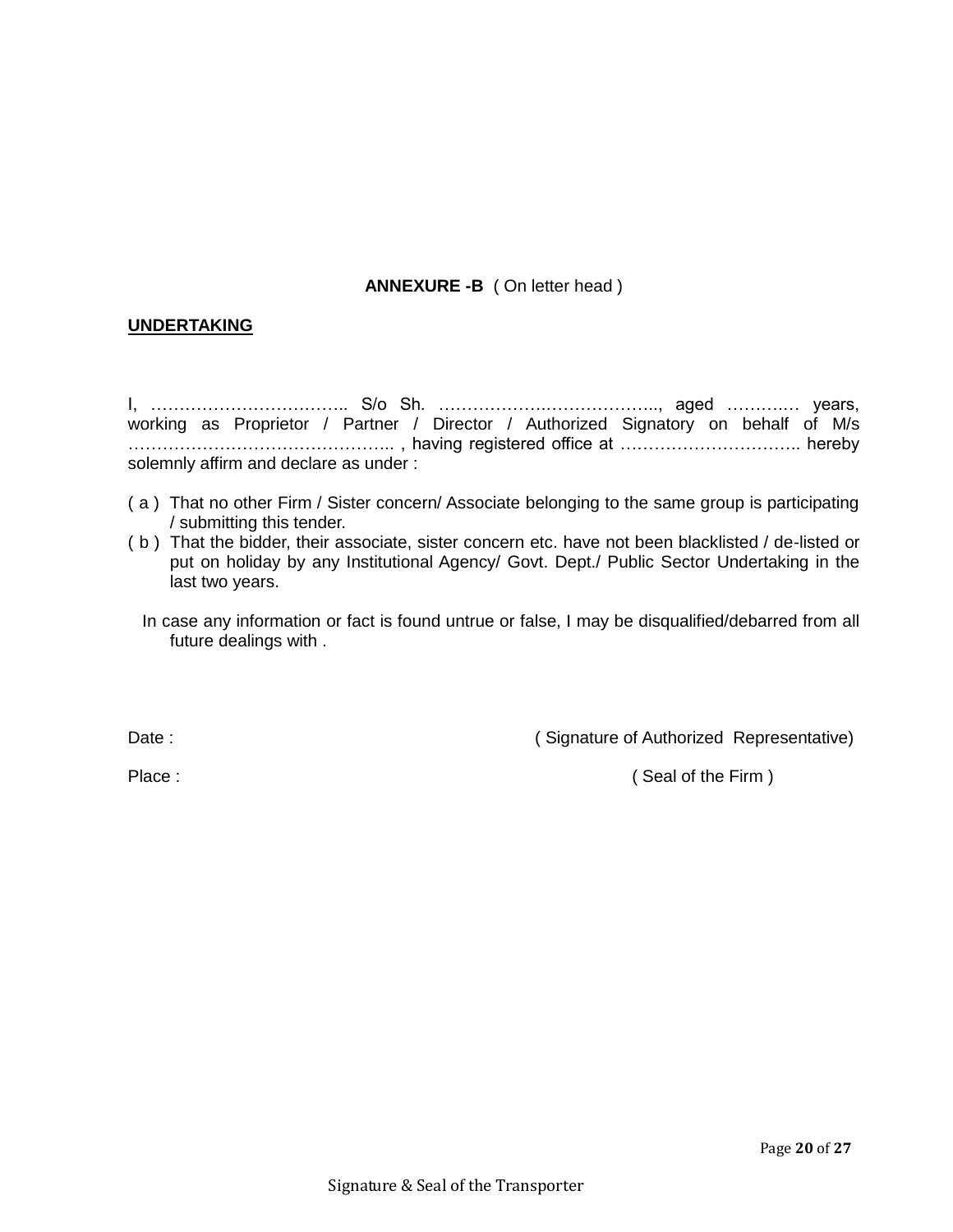### **Annexure - C**

### **Format – Quotation for Surveying job DFPCL, JNPT & AT GBL, JNPT.**

(Surveyors are required to print this on their company's letter head and sign, stamp before submitting)

To, Smartchem Technologies Limited Sai Hira, Survey no. 93, Mundhwa Pune -411036

Kind attention:

Sub : Price quotation for Surveying job at DFPCL Terminal, JNPT and GBL Terminal, JNPT. Ref : Tender no. STL /PORT/LOGISTICS/SJ/004/2018-2020; Dated : 10.10.2018

Dear Sir,

We confirm that we have quoted the bid price for Transportation of Phosphoric Acid to STL, Taloja from various locations to STL, as below:

| Sr.                       | Location         |                                      | Amount | Unit |
|---------------------------|------------------|--------------------------------------|--------|------|
| No.                       |                  |                                      | (Rs)   |      |
|                           | DFPCL, JNPT      |                                      |        |      |
|                           | <b>GBL. JNPT</b> |                                      |        |      |
| <b>Estimated quantity</b> |                  | 13,00,000.00 mt/annum (+/- 20%)      |        |      |
| Period                    |                  | 01.11.2018 to 31.10.2020 (Two Years) |        |      |

Thanking You,

Yours Faithfully,

Signature with company seal Name : Company / Organization : Designation within the company/Organization Email id: Contact nos.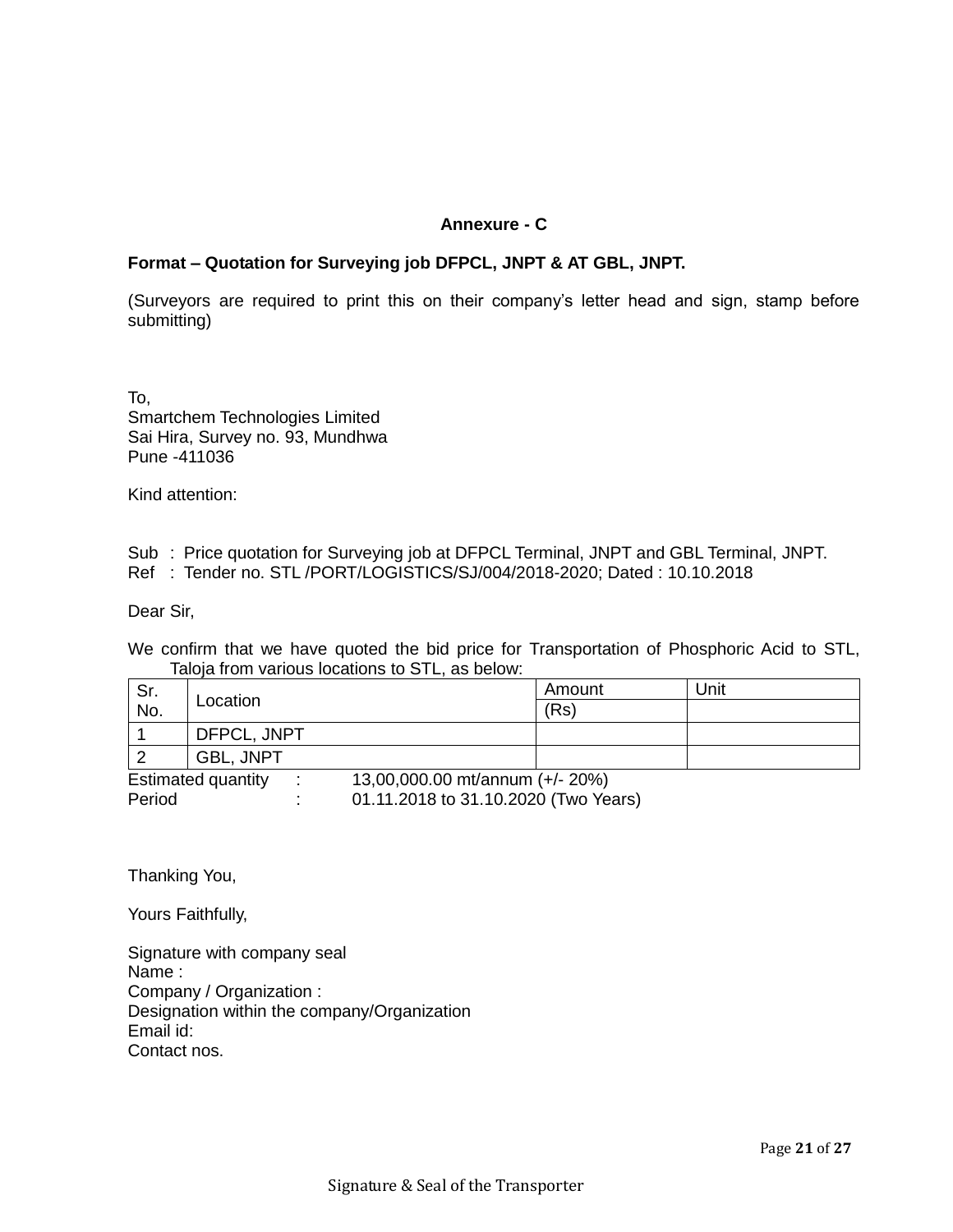### **INFORMATION TO BIDDERS**

Notice Inviting Tender : Notice Inviting Technical/commercial Tenders (NITT) for Surveying Job at DFPCL, Terminal JNPT and at GBL, Terminal JNPT for a Period of Two Years.

| <b>Company Name</b>            | Smartchem Technologies Limited                                                                                                          |
|--------------------------------|-----------------------------------------------------------------------------------------------------------------------------------------|
| <b>Address</b>                 | Sai Hira, Survey no. 93, Mundhwa,                                                                                                       |
|                                | Pune - 411036, Maharashtra                                                                                                              |
| <b>Division</b>                | Commercial                                                                                                                              |
| Name of Project/Goods          | Surveying Job                                                                                                                           |
| Name of Works                  |                                                                                                                                         |
|                                | Surveying Job at DFPCL, JNPT & AT GBL,                                                                                                  |
| <b>Purchase Period</b>         | 01/11/2018 to 31/10/2020                                                                                                                |
| <b>Bidding Type</b>            | Two Stage Bid system                                                                                                                    |
| <b>Pre Bid Meeting</b>         | <b>YES</b>                                                                                                                              |
| <b>Tender Currency Type</b>    | Single (INR)                                                                                                                            |
| <b>AMOUNT DETAILS</b>          |                                                                                                                                         |
| Bid security/EMD (INR)         | Refer point no. 08 at Page No: 06 (EMD)                                                                                                 |
| Bid security/EMD in favour of  | Smartchem Technologies Limited payable at Pune                                                                                          |
| <b>TENDER DATES</b>            |                                                                                                                                         |
| Tender document available for  | www.dfpcl.com                                                                                                                           |
| Download                       |                                                                                                                                         |
| <b>Tender Floating date</b>    | 10-10-2018, 15:00 Hrs (IST)                                                                                                             |
| <b>Pre Bid Meeting</b>         | Will be announced                                                                                                                       |
| <b>Tender CLOSES</b>           | 20-10-2018, 17:00 Hrs (IST)                                                                                                             |
| Last Date & Time for Receipt   |                                                                                                                                         |
| (Physical Submission) of Bids  | 20-10-2018, 17:00 Hrs (IST)                                                                                                             |
| Date of Technical Bid opening  | 22-10-2018, 15:30 Hrs (IST)                                                                                                             |
| Date of Commercial Bid open-   | Will be announced                                                                                                                       |
| <b>Bid validity period</b>     | 90 Days (from the date of opening of Techno-commercial bid)                                                                             |
| <b>Submission of Documents</b> | EMD. Tender fee & other relevant documents to be submit-<br>ted/sent to                                                                 |
|                                | Name- Prashant Kumar<br>Designation-AGM (Commercial)<br>Contact No.- 8805305840<br>Email-Prashant.kumar@STL.com                         |
|                                | Commercial division<br>Sai Hira, Survey no. 93,<br>Mundhwa, Pune -411036<br>Mahrashtra<br>Telephone. No-020-66458137 / +91 880 530 5840 |
|                                |                                                                                                                                         |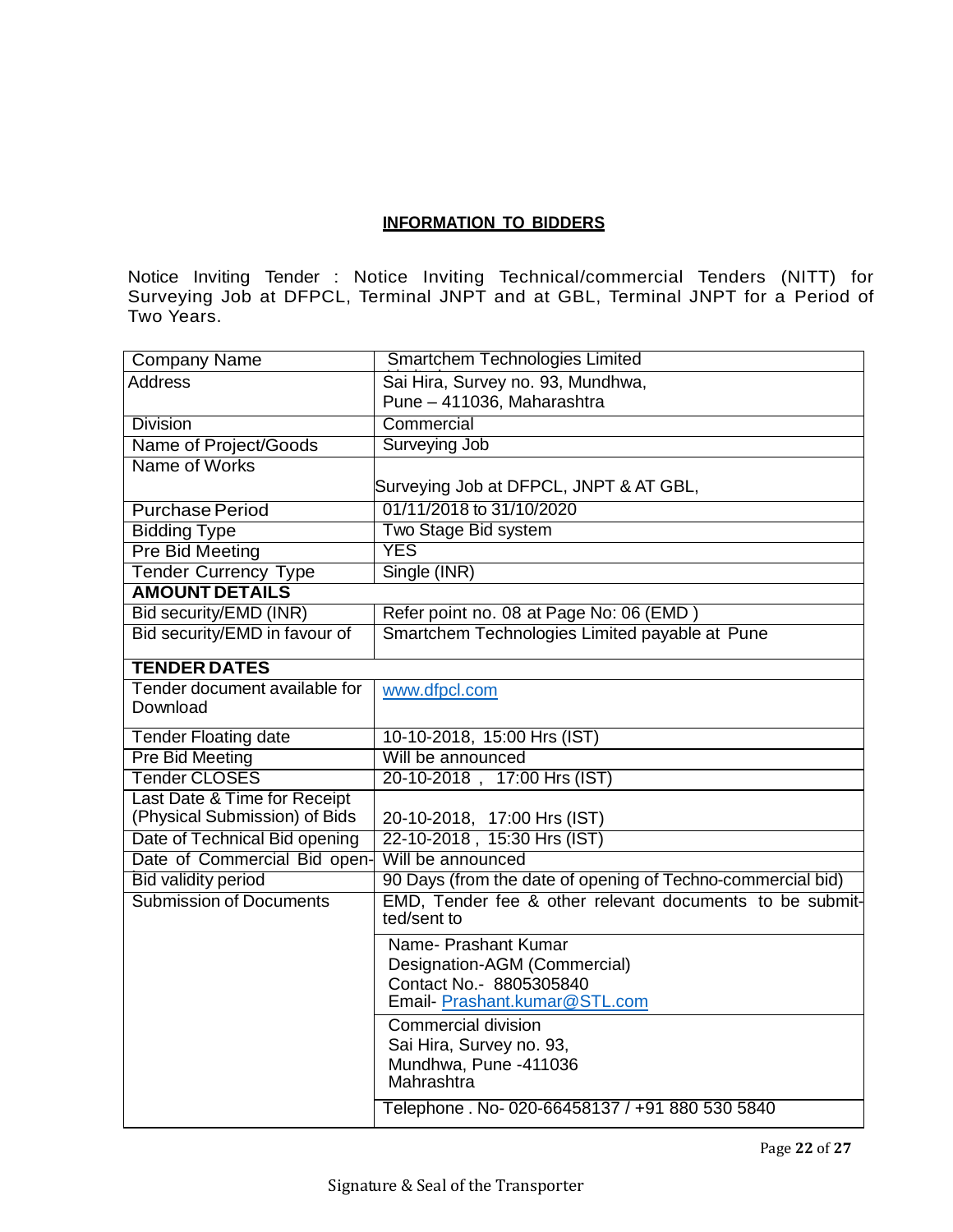# **CHECK LIST**

# **List of Documents Required**

| Sr. No. | <b>Document / Certificate</b>                                                                                                                                                                                  | <b>Attached</b><br>(Y/N) |  |  |  |  |
|---------|----------------------------------------------------------------------------------------------------------------------------------------------------------------------------------------------------------------|--------------------------|--|--|--|--|
| 1       | Certificate of firm of establishment                                                                                                                                                                           |                          |  |  |  |  |
| 2       | <b>Type</b><br>firm<br>Proprietorship/<br>Documentary<br>evidence<br>of<br>of<br>Partnership/Public<br>Limited/<br>Private Limited)                                                                            |                          |  |  |  |  |
| 3       | Address Proof of firm                                                                                                                                                                                          |                          |  |  |  |  |
| 4       | id / address proof of Proprietor/Partner/Director                                                                                                                                                              |                          |  |  |  |  |
| 5       | Certified Copy of GST Registration Certificate                                                                                                                                                                 |                          |  |  |  |  |
| 6       | PAN no.                                                                                                                                                                                                        |                          |  |  |  |  |
| 7       | Bank account details (Cancelled Cheque / Letter from Bank)                                                                                                                                                     |                          |  |  |  |  |
| 8       | Filled / signed Annex A                                                                                                                                                                                        |                          |  |  |  |  |
| 9       | Filled / signed Annex B                                                                                                                                                                                        |                          |  |  |  |  |
| 10      | Filled / signed Annex C                                                                                                                                                                                        |                          |  |  |  |  |
| 11      | EMD of Rs 5.0 Lacs                                                                                                                                                                                             |                          |  |  |  |  |
| 12      | <b>Balance</b><br>for<br>sheet<br>last<br>three<br>years<br>0r<br>Acknowledgement copy of IT returns of last three years                                                                                       |                          |  |  |  |  |
| 13      | Solvency certificate of Rs 50 lacs                                                                                                                                                                             |                          |  |  |  |  |
| 14      | Signed Tendered copy (all Pages) to be submitted by Surveyor                                                                                                                                                   |                          |  |  |  |  |
| 15      | Copy of Purchase Order or Performance Certificate issued by the Or-<br>ganizations served / being served in support Past Experience/contracts<br>executed to Fertilizer/Chemical companies in last three years |                          |  |  |  |  |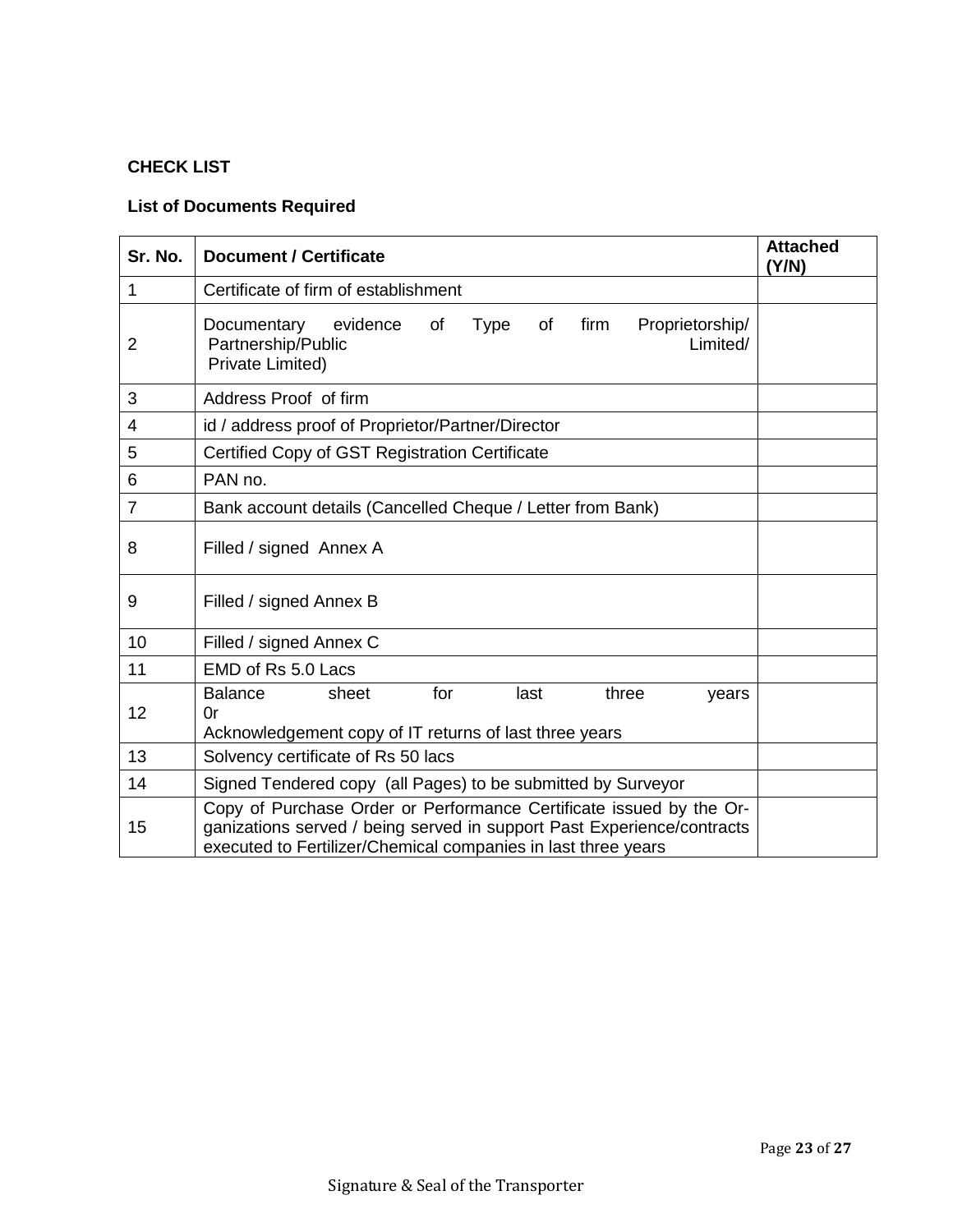### **Format For Bank Guarantee:**

#### **ADVANCE PAYMENT BANK GUARANTEE**

Smartchem technologies Limited Sai Hira, Survey no. 93, Mundhwa, Pune - 410 036, Maharashtra. Dear Sir,

WHEREAS M/s…………………………………………….., a Company incorporated under the \_\_\_\_\_\_\_\_\_\_\_\_\_\_, having its Registered Office at …………………………, hereinafter referred to as the "Contractor", has, in terms of Tender no./ Letter of Intent/ Purchase Order No…………………dated……………….issued by you to the said Contractor, contracted to supply to you "Equipment" as stated in the said Letter of Intent/ Purchase Order.

AND WHEREAS one of the terms of the said Tender no./Letter of Intent/ Purchase Order is that you shall make an advance payment of Rs……………………. (Rupees…………………………………………………………………………………..only) to the Contractor and that such advance payment is to be adjusted against the price of the Tender/Contract/Service/ Job / Equipment to be supplied by the Contractor as aforesaid, on the condition that the Contractor shall procure in your favour an unconditional Advance Bank Guarantee for the due and faithful observance by the Contractor of the terms and conditions of the said Letter of Intent/ Purchase Order for a sum of Rs……………………………….(Rupees………………………………………………………………… ….……………………only).

AND WHEREAS the …………………………………………………… (Bank name) a banking Company under the ………………………… Act , having Head Office at ……………………………, and having a Branch office at  $\qquad \qquad$  (hereinafter referred to as the "Bank") are held firmly bound to you**,** by these presents hereinafter.

The expression "the Company" "the Contractor" and "the Bank" wherever in context appears shall mean and include its successors-in-interest and permitted assigns), NOW, we …………………………………………………………………………………… (Name of Bank & Branch) hereby irrevocably agree and undertake to you as follows:

1. That the said Contractor shall duly and faithfully carry out to your satisfaction its obligation under the Tender no./Contract/Letter of Intent/ Purchase Order, failing which we hereby irrevocably guarantee to pay you without any demur or objection of whatsoever nature, and notwithstanding any dispute raised by the Contractor in any proceedings before any tribunal or court, merely on written demand from you in writing stating that the amount is due, all or any sums of money upto a maximum of Rs.………………….

(Rupees……………………………………………………………….only). And we undertake to pay the said amount within 24 hours from the date of receipt of the written communication from you in this regard. Any such demand made on us shall be conclusive as regards the amounts due and payable by us under this guarantee.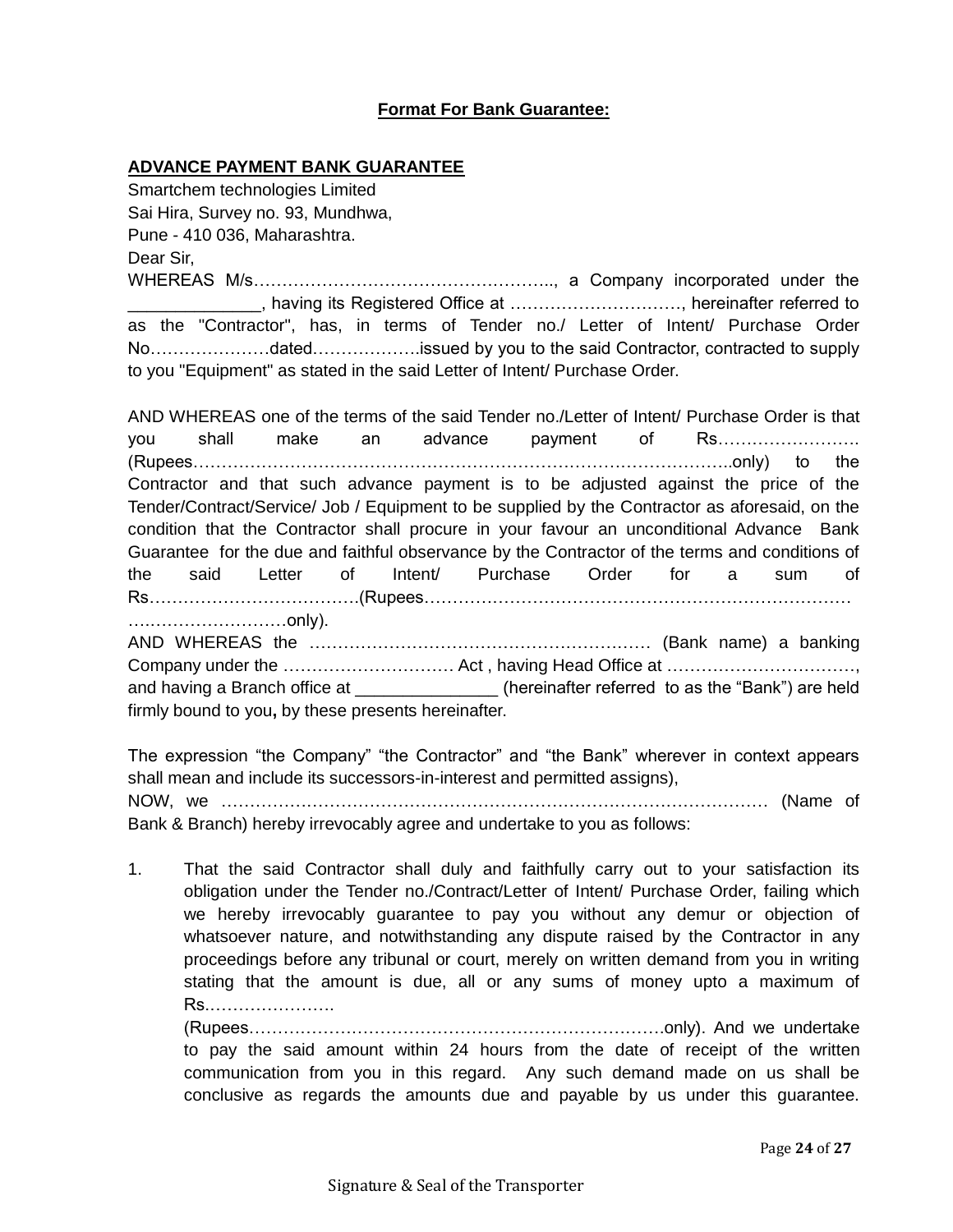However, our liability under this guarantee shall be restricted to an amount not exceeding Rs…………………….(Rupees……..………………………………...……………………only).

- 2. Any demand under this Bank Guarantee shall be issued by you in writing that you have suffered damages due to non-fulfillment of its contractual obligations by the Contractor with respect to supply of Equipment under the said Purchase Order.
- 3. We, further agree that the guarantee herein contained shall remain in full force and effect during the period that will be taken for performance of the Contract or under the aforesaid Letter of Intent/ Purchase Order and that it shall continue to be enforceable till the dues of the Company under or by virtue of the said Contract/ PO, have been fully paid and its claims satisfied or discharged or till you certify that the terms and conditions of the contract or under the said Tender no/ Contract/Letter of Intent/Purchase Order has been fully and properly carried out by the Contractor and accordingly discharge the guarantee, whichever is earlier. Unless the demand of claim under this guarantee is made on us in writing during the validity period of the contract/ PO or on or before …………………….whichever is later. We shall be discharged from all liability under the guarantee thereafter.
- 4. We further agree that you shall have the fullest liberty without our consent and without affecting in any manner our obligations hereunder to vary any of the terms and conditions of the said Tender no./Contract/ Letter of Intent/Purchase Order or to extend performance by the Contractor from time to time or to postpone for any time or from time the powers exercisable by you against the Contractor and to forbear to enforce any of the terms and conditions of Tender no./ Letter of Intent/Purchase Order and we shall not be relieved from our liability for reason of any such variation, or any extension granted to the said Contractor or for any forbearance or omission on your part or any indulgence by you to the said Contractor or by any such matter or thing whatsoever which under the law relating to sureties would but for this provision have the effect of relieving us.
- 5. We, lastly undertake not to revoke this guarantee during its currency except with your previous consent in writing. The guarantee contained herein shall be continuing and remain in full force and effect during the period as provided in clause 3 above or for any other period mutually decided in writing between the Company and the Contractor.
- 6. The guarantee contained herein shall not get affected or impaired by reason of any dispute(s) between the Contractor and you relating to the said Letter of Intent/Purchase Order.
- 7. The Guarantee shall be in addition to any other Guarantee or security and shall not in any way be prejudiced or affected by any collateral or other security or other Guarantee that you may now or anyway have in relation to the Contractor's obligations or liabilities under and\ or in connection with the Contract\ PO and you shall have full authority to take recourse or to enforce this Guarantee in preference to the security or securities at its sole discretion.